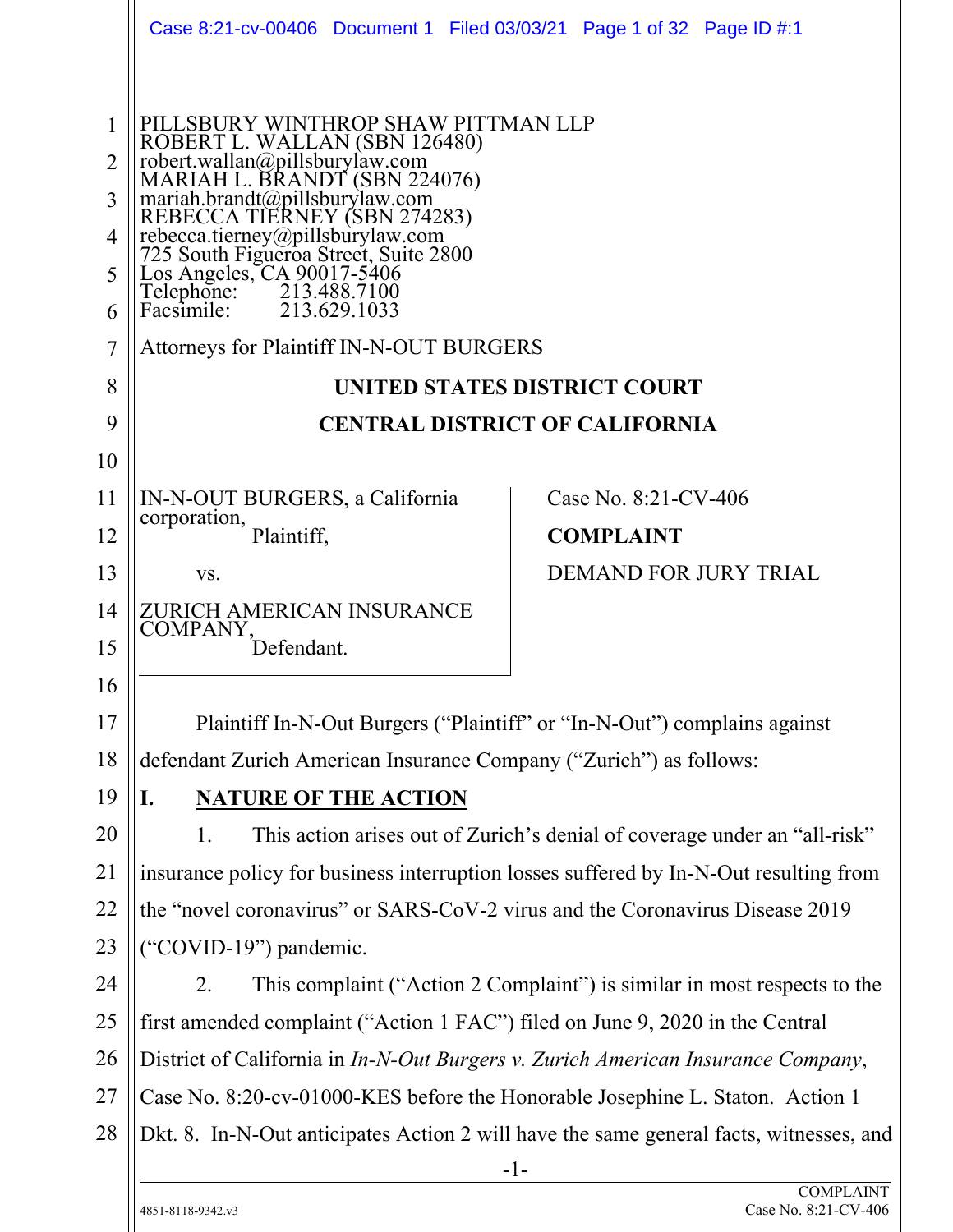arguments as in Action 1.

1

2

3

4

5

6

3. The key difference is that the Action 2 Complaint encompasses: (1) losses claimed under a new policy term, (2) additional losses stemming from In-N-Out locations opened after the end of the last policy term, and (3) new factual data regarding the novel coronavirus, COVID-19, and its spread throughout the world that had not yet developed or was not as well understood when Action 1 was filed.

7 8 9 10 11 12 13 14 15 16 17 18 19 20 21 22 4. The allegations in this Action 2 Complaint should have been incorporated into an amended or supplemental complaint in Action 1 and satisfied all requirements to amend or supplement under Federal Rule of Civil Procedure 16(b). In-N-Out met and conferred with Zurich's counsel in Action 1 pursuant to California Central District Rule 7-3 on January 28, 2021, explained in detail the proposed amendment and/or supplement, and proposed entering into a joint stipulation to modify the scheduling order and a joint stipulation to allow filing of an amended complaint. *See* Judge Staton's Standing Order p. 5 at § 8.b., p. 6 at § 9.b.; Federal Rule of Civil Procedure 15(a)(2). Zurich represented that it would take the request under consideration. On February 8, with no investigation and no further communication with In-N-Out regarding the request to amend and/or supplement the Action 1 FAC, Zurich filed a motion for judgment on the pleadings. Action 1 Dkt. 33. Zurich concurrently provided a letter from its counsel in which it refused to agree to an amendment, taking the position that there was no possibility of coverage regardless of the new locations, added policy year, new virus variants, and expanded positive diagnoses of In-N-Out associates.

23 24 25 26 27 5. The policy renewal at issue in this Action 2 Complaint has the same policy language as that in Action 1. It remains an "all-risk" policy drafted by Zurich expressly including coverage for many types of contamination, including radiation, ammonia, virus, pathogen or pathogenic organism, and disease-causing illness or agent.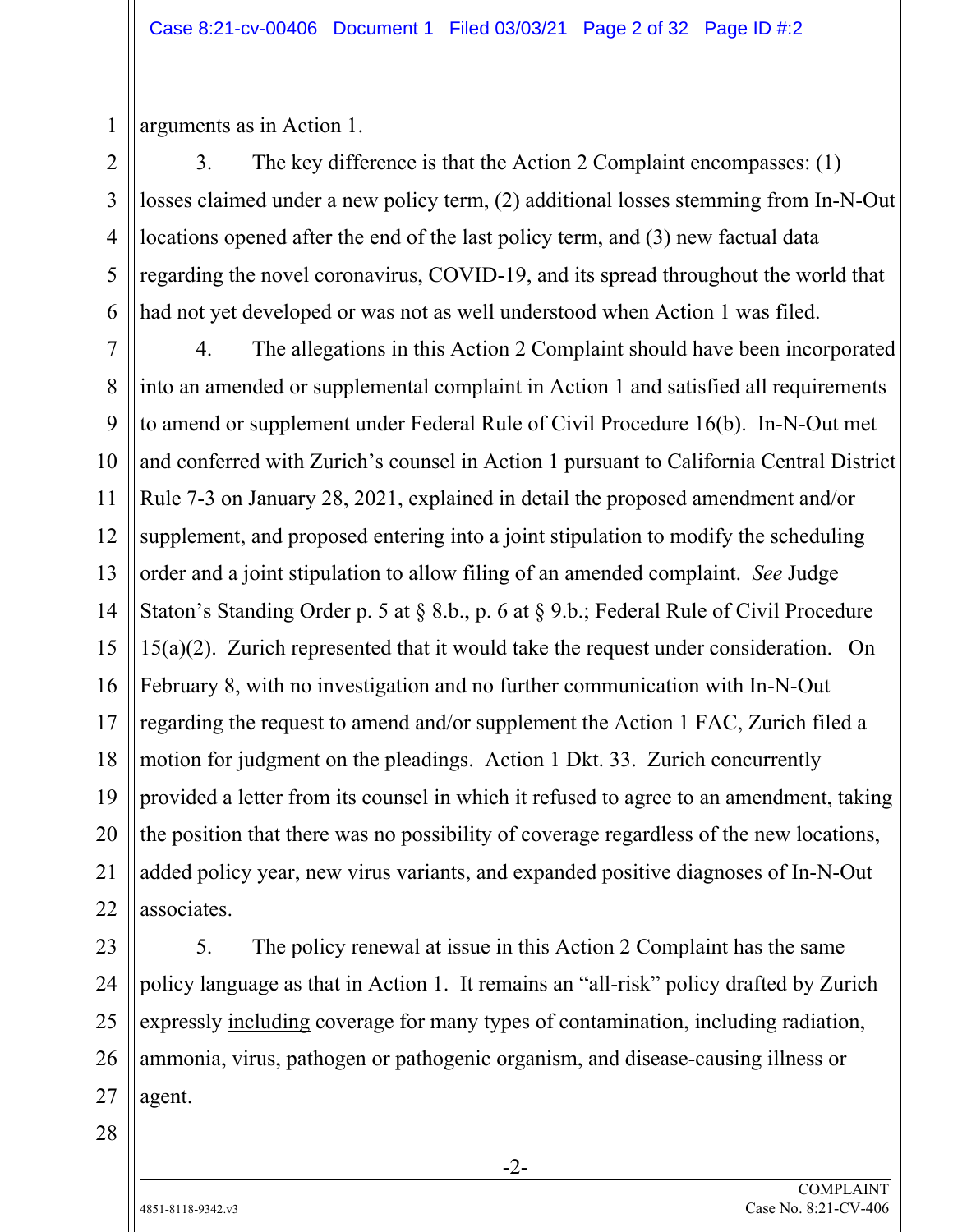6. In-N-Out continues to suffer ongoing direct physical loss of or damage to property and resultant economic losses arising from the pandemic under The Zurich Edge™ commercial property insurance policy (the "Policy"). Specifically, Action 1 pertains to the June 1, 2019 to June 1, 2020 policy period (the "2019/2020 Policy Period"), policy No. MLP 9137890-13. This action pertains to the June 1, 2020 to June 1, 2021 policy period (the "2020/2021 Policy Period"), policy No. MLP 9137890-14. The Policy provides for \$500 million in limits – \$250 million for each policy period per occurrence.

9 10 11 12 7. In-N-Out submitted a claim for business interruption and other covered losses arising in connection with the novel coronavirus and ongoing COVID-19 pandemic for the 2019/2020 Policy Period and for the 2020/2021 Policy Period. Zurich denied coverage for the 2019/2020 Policy Period. In-N-Out believes Zurich has universally denied all COVID-19 pandemic-related business interruption claims submitted by any of its policyholders. In-N-Out communicated its claim under the 2020/2021 policy as part of its effort to obtain Zurich's consent to an amendment of its First Amended Complaint in Action 1. On February 5, 2021, In-N-Out also submitted a notice of loss via its broker to Zurich for the 2020/2021 Policy Period. On February 8, concurrent with filing its motion for judgment on the pleadings, Zurich provided its written position via counsel that there is no coverage under the Policy regardless of the new allegations, thereby denying coverage and breaching its contract.

**II. PARTIES** 

8. In-N-Out is a California corporation with its principal place of business in Irvine, California. In-N-Out is a well-known and successful chain of quick-service restaurants specializing in award-winning hamburger and cheeseburger sandwiches.

28 9. In-N-Out is informed and believes, and based thereon alleges, that Zurich is a New York corporation with its principal place of business at 1299 Zurich Way, Schaumburg, IL 60196.

1

2

3

4

5

6

7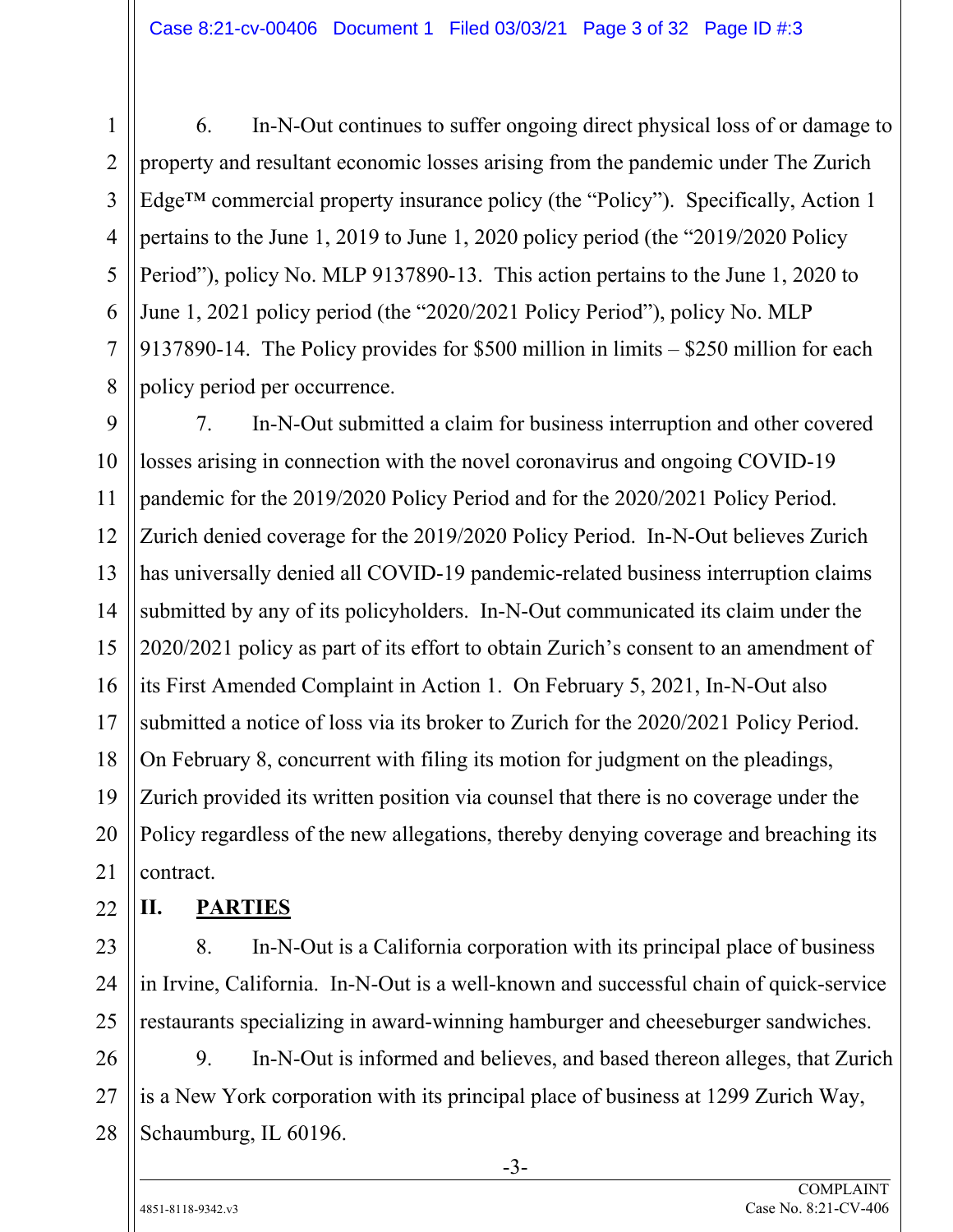1 2

3

4

5

6

7

8

9

10

11

12

13

14

15

16

17

18

19

20

21

22

23

24

# **III. JURISDICTION AND VENUE**

10. This Court has jurisdiction over this matter pursuant to 28 U.S.C. § 1332 because In-N-Out and Zurich are citizens of different states and the amount in controversy exceeds \$75,000 exclusive of interest and costs.

11. Venue is proper in this Court pursuant to 28 U.S.C. §1391(2) as a substantial amount or part of the events or omissions giving rise to the claim occurred in this district.

# **IV. FACTUAL BACKGROUND**

#### **A. In-N-Out**

12. For over 70 years, In-N-Out has operated a highly recognizable and successful chain of quick-service restaurants specializing in the highest quality hamburger and cheeseburger sandwiches and other products and services.

13. It currently operates more than 360 locations predominantly in California, and also in Arizona, Nevada, Utah, Oregon, Texas, and Colorado. Several locations have opened since June 2020 when the 2020/2021 Policy Period commenced.

14. Celebrated for its fresh food and other high standards of quality, In-N-Out consistently rates with the press as the top quick service restaurant in customer satisfaction surveys.

15. In-N-Out's commitment to its associates has resulted in recognition as one of the best places in the country to work. Glass Door has recognized In-N-Out as number four on its list of best places to work in the United States, ahead of Google, Southwest Airlines, John Deere, and many other highly regarded companies across all of American industry.

25 26 27 28 16. In-N-Out is known for its drive-through operations, but the vast majority of all In-N-Out locations have dining rooms and outdoor eating areas where customers walk up and place orders inside the restaurants, choosing to either dine at the restaurant or take their food to go.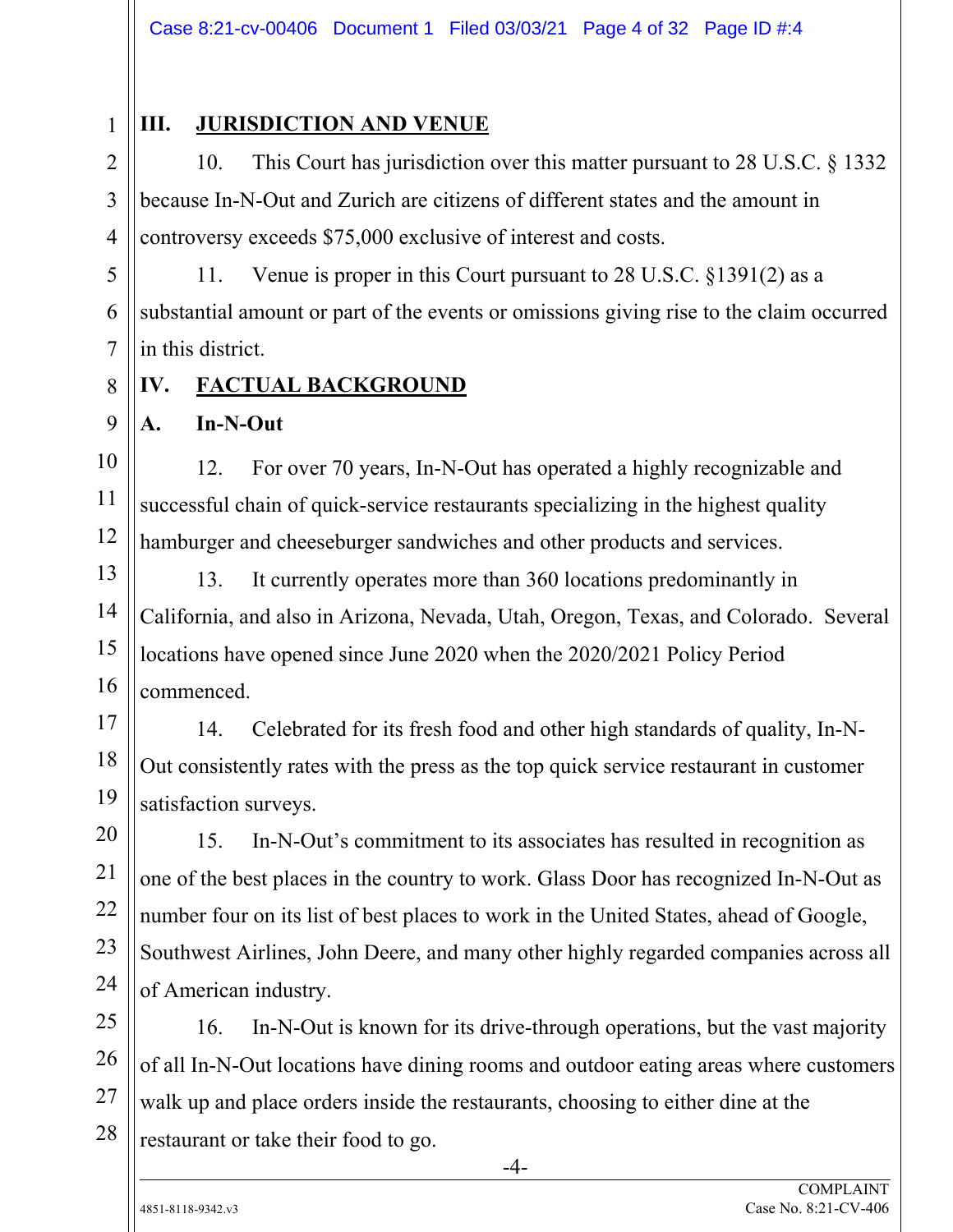17. As a part of its prudent business practices, In-N-Out maintains insurance coverage. In-N-Out specifically maintains "all risk" coverage with Zurich, covering not only more commonly known risks like fire, but also entirely unknown and novel risks that may arise which were not previously considered by the Company, Zurich or by the public at large. As described below in greater detail, the Zurich policy at issue here provides coverage for "*all risks of direct physical loss of or damage from any cause unless excluded*." And the Zurich policy at issue here contains no exclusion for viruses or infectious diseases.

9

1

2

3

4

5

6

7

8

# **B. The COVID-19 Pandemic**

10 11 12 13 14 15 16 17 18. COVID-19 is a severe infectious disease caused by the novel coronavirus. COVID-19 is responsible for over 109 million reported cases and at least 2.4 million deaths worldwide.<sup>1</sup> Unlike other members of the coronavirus family, which tend to cause mild-to-moderate upper respiratory tract illness, the novel coronavirus causes serious systemic illness and death.2 COVID-19 has been declared a global pandemic by the World Health Organization ("WHO"),<sup>3</sup> and as such, the disease and its causative virus, novel coronavirus, are presumed to be present or imminently present everywhere.<sup>4</sup>

18 20 19. The existence and/or presence of the novel coronavirus and COVID-19 is not simply reflected in reported cases or individuals' positive test results. The Centers

2 Tianna Hicklin, *Immune cells for common cold may recognize SARS-COV-2*, NAT. INST. OF HEALTH (Aug. 18, 2020), https://www.nih.gov/news-events/nih-research-matters/immune-cellscommon-cold-may-recognize-sars-cov-2 (last visited Feb. 28, 2021).

25 3 WHO, *WHO Director-General's opening remarks at the media briefing on COVID-19* (Mar. 11, 2020), https://www.who.int/director-general/speeches/detail/who-director-general-s-openingremarks-at-the-media-briefing-on-covid-19---11-march-2020 (last visited Feb. 28, 2021).

-5-

4  *See, e.g.*, Christopher Ingraham, *At the population level, the coronavirus is almost literally everywhere,* WASH. POST, Apr. 1, 2020,

https://www.washingtonpost.com/business/2020/04/01/population-level-coronavirus-is-almostliterally-everywhere/ (last visited Feb. 28, 2021).

19

21

22

23

<sup>-</sup>1 Sergio Hernandez, Byron Manley, Henrik Pettersson, *Tracking coronavirus' global spread*, CNN Health (last updated Feb. 28, 2021), https://www.cnn.com/interactive/2020/health/coronavirusmaps-and-cases/ (last visited Feb. 28, 2021).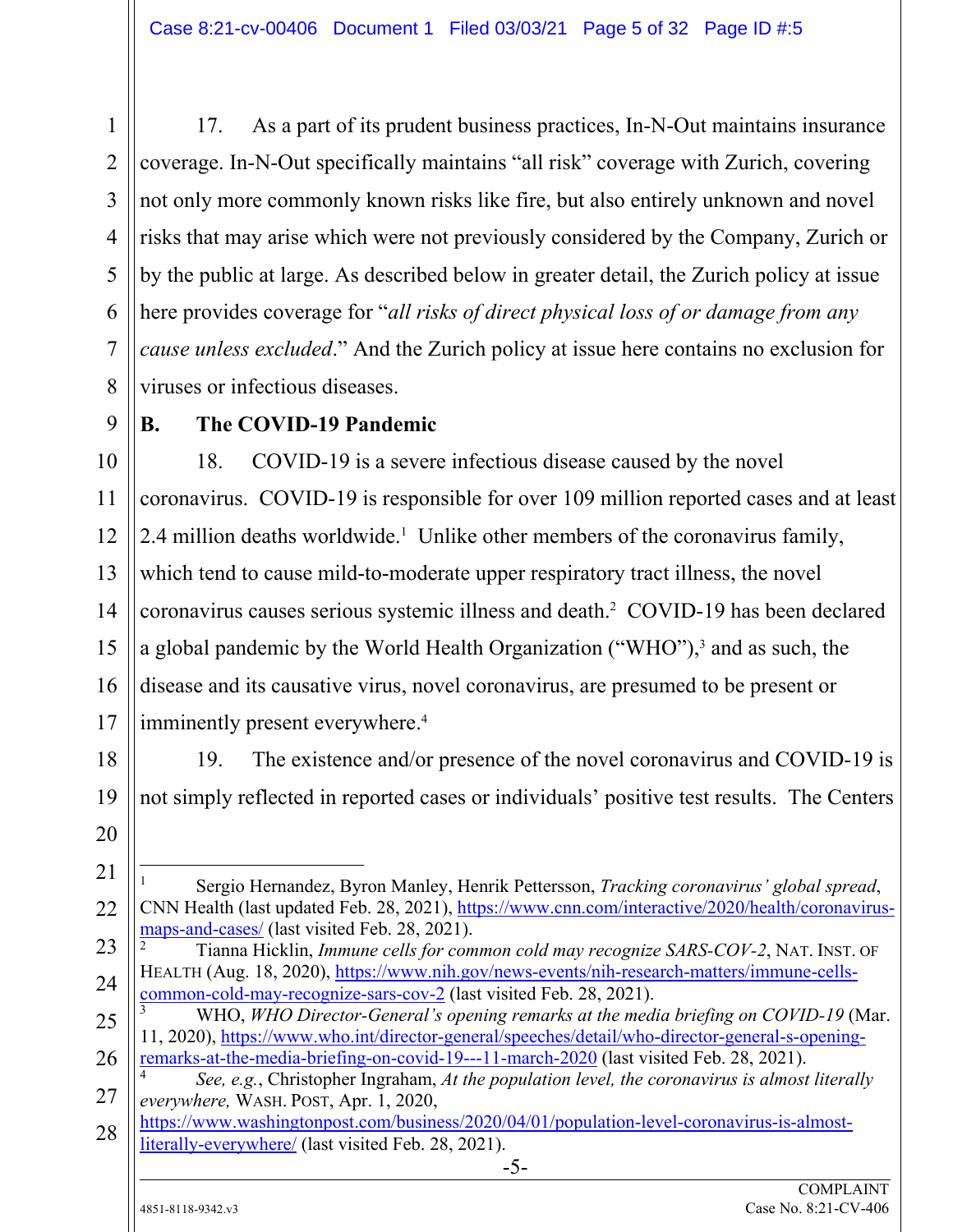1 2 3 4 5 6 7 8 9 10 11 12 for Disease Control and Prevention ("CDC") estimates that the number of people in the United States who have been infected with COVID-19 is likely to be 10 times higher than the number of reported cases.<sup>5</sup> Additionally, at least 40% of people infected with COVID-19 are asymptomatic.<sup>6</sup> COVID-19 also includes a presymptomatic incubation period of up to 14 days, during which time infected people can transmit COVID-19 to people and onto surfaces without having experienced symptoms and without realizing that they are infected.<sup>7</sup> Studies have demonstrated that pre-symptomatic individuals have an even greater ability to transmit COVID-19 than other infected people because they carry the greatest "viral load."<sup>8</sup> The National Academy of Sciences has concluded that "the majority of transmission is attributable to people who are not exhibiting symptoms, either because they are still in the presymptomatic stage or the infection is asymptomatic."<sup>9</sup>

20. As early as February 26, 2020, the CDC advised that COVID-19 was

Lena H. Sun and Joel Achenbach, *CDC chief says coronavirus cases may be 10 times higher* 

Ellen Cranley, *40% of people infected with covid-19 are asymptomatic, a new CDC estimate* 

spreading freely without the ability to trace the origin of new infections, also known

https://www.washingtonpost.com/health/2020/06/25/coronavirus-cases-10-times-larger/ (last visited

*says,* BUS. INSIDER (July 12, 2020), https://www.businessinsider.com/cdc-estimate-40-percent-

-5

6

Feb. 28, 2021).

*than reported,* WASH. POST (June 25, 2020),

- 17
- 18 19

20

21

22

infected-with-covid-19-asymptomatic-2020-7 (last visited Feb. 28, 2021).

<sup>7</sup>  *See* WHO, *Coronavirus disease 2019 (COVID-19) Situation Report* - *73* (Apr. 2, 2020), https://apps.who.int/iris/bitstream/handle/10665/331686/nCoVsitrep02Apr2020 eng.pdf?sequence=1&isAllowed=y (last visited Feb. 28, 2021); Minghui Yang , Liang Li , Ting Huang, Shaxi Li, Mingxia Zhang, Yang, Yujin Jiang, Xiaohe Li, Jing Yuan, and Yingxia Liu, *SARS-CoV-2 Detected on Environmental Fomites for Both Asymptomatic and Symptomatic Patients with COVID-19*, 203 AM. J. OF RESPIRATORY AND CRITICAL CARE MED. 3, 374-78 (Feb. 1, 2021),

<sup>23</sup> 24 https://doi.org/10.1164/rccm.202006-2136LE (last visited Feb. 28, 2021). 8  *See, e.g.*, Xi He et al., *Temporal dynamics in viral shedding and transmissibility of COVID-*

<sup>25</sup> *19,* 26 NATURE MED. 672, 674 (Apr. 15, 2020), https://www.nature.com/articles/s41591-020-0869-5

<sup>26</sup> (last visited Feb. 28, 2021); Lirong Zou et al., *SARS-CoV-2 Viral Load in Upper Respiratory Specimens of Infected Patients,* NEW ENG. J. OF MED. (Mar. 19, 2020).

<sup>27</sup> 28 9 Meagan C. Fitzpatrick, Alison P. Galvani, Seyed M. Moghadas, Abhishek Pandey, Pratha Sah, Affan Shoukat, and Burton H. Singer, *The implications of silent transmission for the control of COVID-19 outbreaks*, 117 PNAS 30, 17513-15, July 28, 2020

https://www.pnas.org/content/117/30/17513 (last visited Feb. 28, 2021).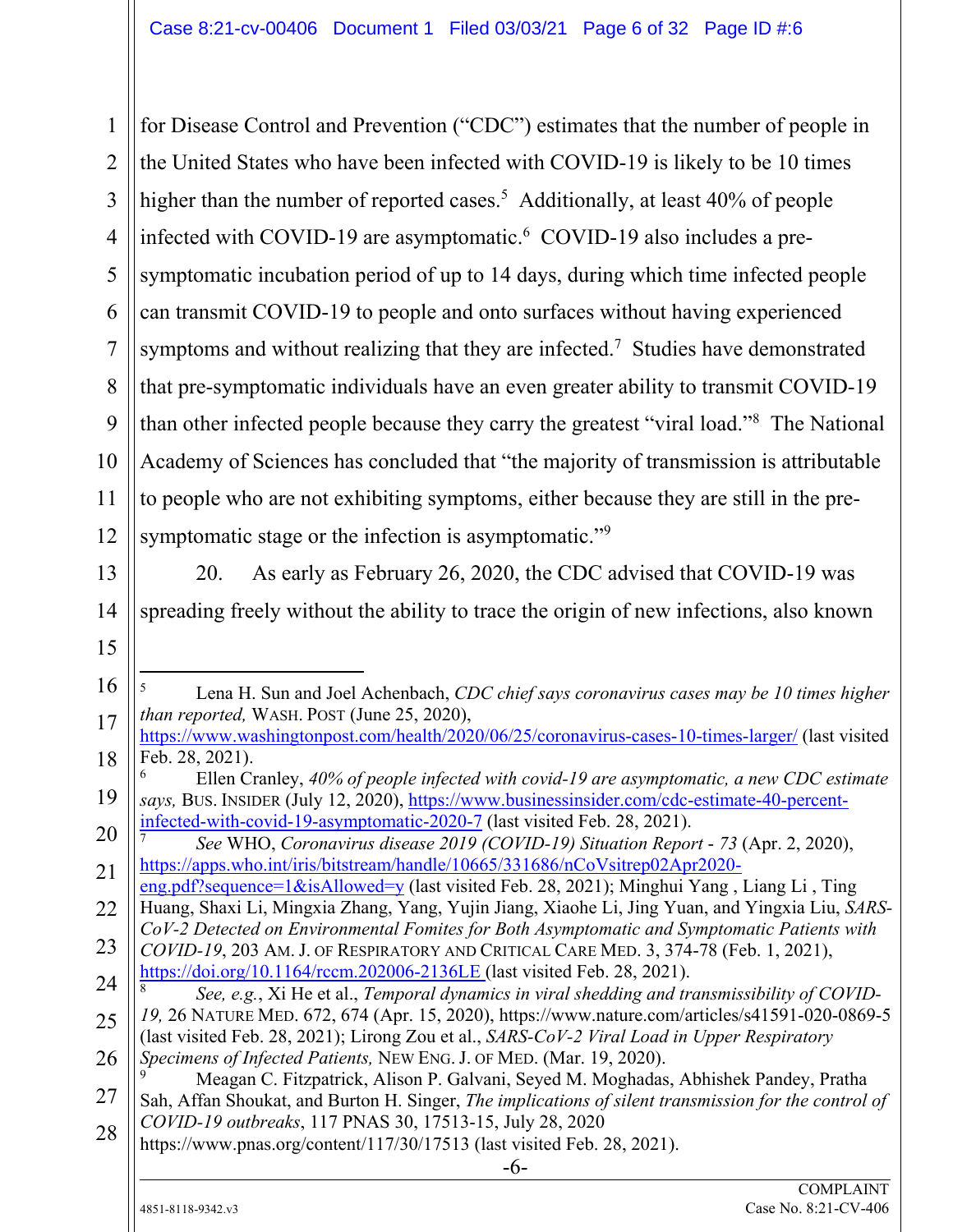as community transmission.

21. On March 11, 2020, the WHO declared COVID-19 to be a global pandemic.

22. COVID-19 is highly contagious, uniquely resilient, and potentially deadly. The degree to which an infectious disease is contagious is measured by  $\mathbb{R}^0$ , a term that defines how many other people will become infected by one person with that disease. Studies have concluded that one person with the novel coronavirus will infect up to 5.7 others ( $\mathbb{R}^0 \approx 5.7$ ), much higher than seasonal influenza for example, where on average, one person will infect only 1.3 others ( $\mathbb{R}^0 \approx 1.3$ ).<sup>10</sup>

10 11 12 13 14 15 16 17 18 23. The novel coronavirus can remain infectious for "much longer time periods than generally considered possible."11 In the Journal of Virology, researchers demonstrated that the novel coronavirus can survive up to 28 days at room temperature (68º F) on a variety of surfaces including glass, steel, vinyl, plastic, and paper.12 A CDC report from March 27, 2020, stated that the novel coronavirus was identified on surfaces of the cabins on board the Diamond Princess cruise ship 17 days after the cabins were vacated but before they were disinfected.13 Numerous other scientific studies and articles have identified the persistence of the novel coronavirus on doorknobs, toilets, faucets and other high-touch points, as well as on commonly

19

1

2

3

4

5

6

7

8

9

20 21

10 10 M. Cevik, C.C.G. Bamford, A. Ho, *COVID-19 pandemic-a focused review for clinicians*, 26 CLINICAL MICROBIOLOGY & INFECTION 7, 842-47 (July 2020),

- 22 https://www.clinicalmicrobiologyandinfection.com/article/S1198-743X(20)30231-7/fulltext (last visited Feb. 28, 2021).
- 23 24 11 Shane Riddell, Sarah Goldie, Andrew Hill, Debbie Eagles & Trevor W. Drew, *The effect of temperature on persistence of SARS-CoV-2 on common surfaces*, 17 VIROLOGY J. 145 (2020), https://doi.org/10.1186/s12985-020-01418-7 (last visited Feb. 28, 2021).

<sup>25</sup> 26 12 Shane Riddell, Sarah Goldie, Andrew Hill, Debbie Eagles & Trevor W. Drew, *The effect of temperature on persistence of SARS-CoV-2 on common surfaces*, 17 VIROLOGY J. 145 (2020), https://doi.org/10.1186/s12985-020-01418-7 (last visited Feb. 28, 2021).

<sup>27</sup> 28 13 Leah F. Moriarty, Mateusz M. Plucinski, Barbara J. Marston, et al., *Public Health Responses to COVID-19 Outbreaks on Cruise Ships — Worldwide, February–March 2020*, 69 MMWR 12, 347-352, (Mar. 27, 2020), https://www.cdc.gov/mmwr/volumes/69/wr/mm6912e3.htm (last visited Feb. 28, 2021).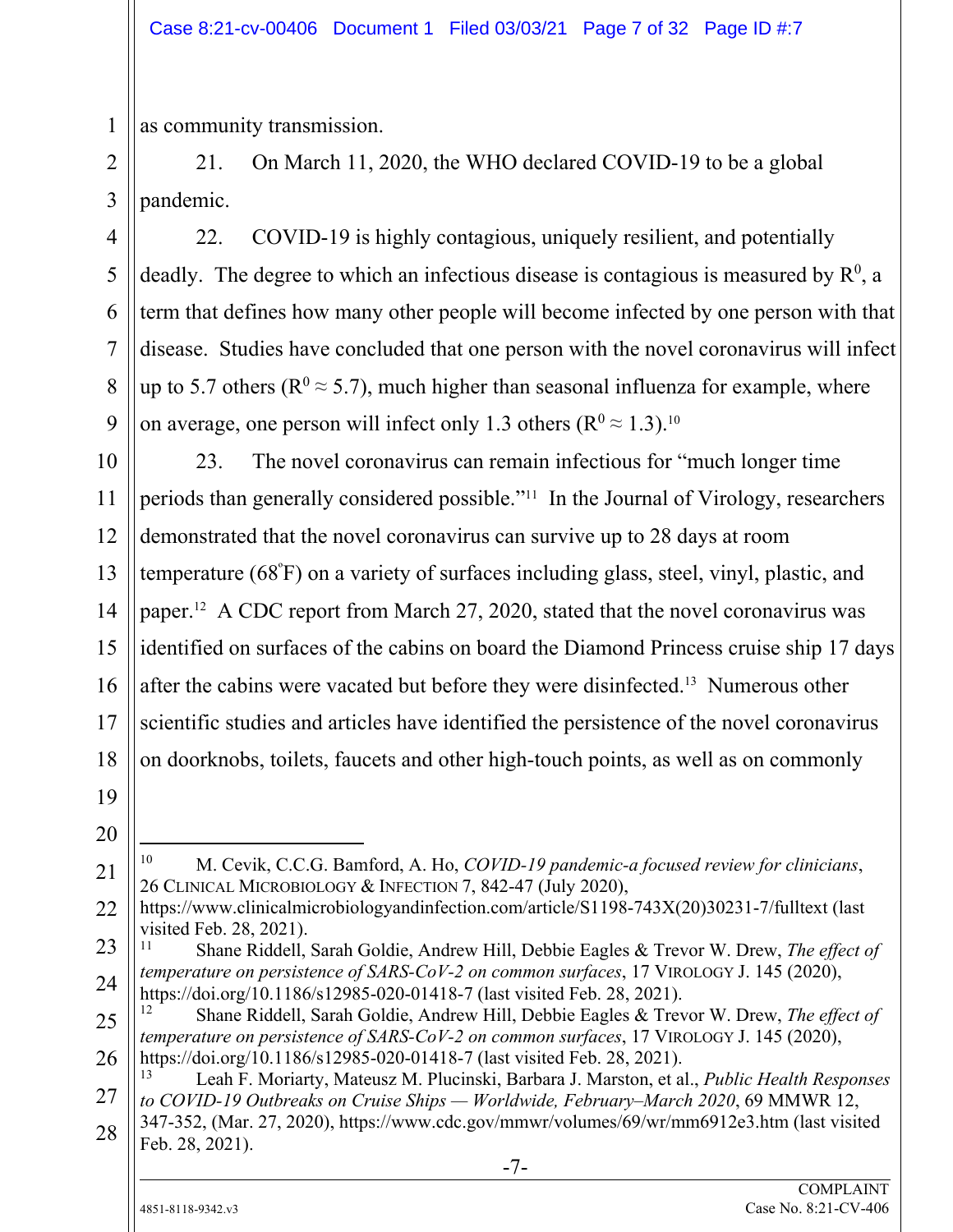overlooked surfaces such as floors.14

24. The WHO states that "[t]he disease spreads primarily from person to person through small droplets from the nose or mouth, which are expelled when a person with COVID-19 coughs, sneezes, or speaks . . . People can catch COVID-19 if they breathe in these droplets from a person infected with the virus . . . These droplets can land on objects and surfaces around the person such as tables, doorknobs and handrails. People can become infected by touching these objects or surfaces, then touching their eyes, nose or mouth."15

9 10 11 12 13 14 15 16 17 18 25. Respiratory transmission of COVID-19 occurs through exposure to an infected person's respiratory particles, such as from saliva or mucus.<sup>16</sup> Respiratory transmission of the novel coronavirus is commonly divided into droplet (larger particles that have a transmission range of about six feet) and airborne (smaller particles that can remain suspended in the air for prolonged periods of time) modes of transmission. Though convenient, this binary division is an oversimplification that underscores transmission risk.<sup>17</sup> Humans produce a wide range of particle sizes when coughing, sneezing, talking, singing, or otherwise dispersing droplets, with pathogens predominating in the smallest particles.18 Respiratory particles produced by the average person can travel almost 20 feet by sneezing.19 An M.I.T. researcher has

19

20

21

22

1

2

3

4

5

6

7

8

<sup>-</sup>14 Zhen-Dong Guo, Zhong-Yi Wang, Shou-Feng Zhang, Xiao Li, Lin Li, Chao Li, Yan Cui, Rui-Bin Fu, Yun-Zhu Dong, Xiang-Yang Chi, Meng-Yao Zhang, Kun Liu, Cheng Cao, Bin Liu, Ke Zhang, Yu-Wei Gao, Bing Lu, Wei Chen, *Aerosol and Surface Distribution of Severe Acute Respiratory Syndrome Coronavirus 2 in Hospital Wards, Wuhan, China, 2020,* 26 EMERG. INFECT. DIS. 7, 1583-91 (July 2020), https://pubmed.ncbi.nlm.nih.gov/32275497/ (last visited Feb. 28, 2021).<br>  $\frac{0.64}{0.064}$  on coronaviruses (COVID-19) World Health Organization

<sup>15</sup> *Q&A on coronaviruses (COVID-19)*, World Health Organization,

<sup>23</sup> 24 https://web.archive.org/web/20200506094904/https://www.who.int/emergencies/diseases/novelcoronavirus-2019/question-and-answers-hub/q-a-detail/q-a-coronaviruses (last visited Feb. 28,  $2021$ ).

<sup>25</sup> 26 <sup>16</sup> *Id.*<br><sup>17</sup> Kevin P. Fennelly, *Particle sizes of infectious aerosols: implications for infection control*, 8 LANCET RESPIRATORY MED. 9, P914-24 (Sept. 1, 2020),

<sup>27</sup> https://www.thelancet.com/journals/lanres/article/PIIS2213-2600(20)30323-4/fulltext (last visited Feb. 28, 2021).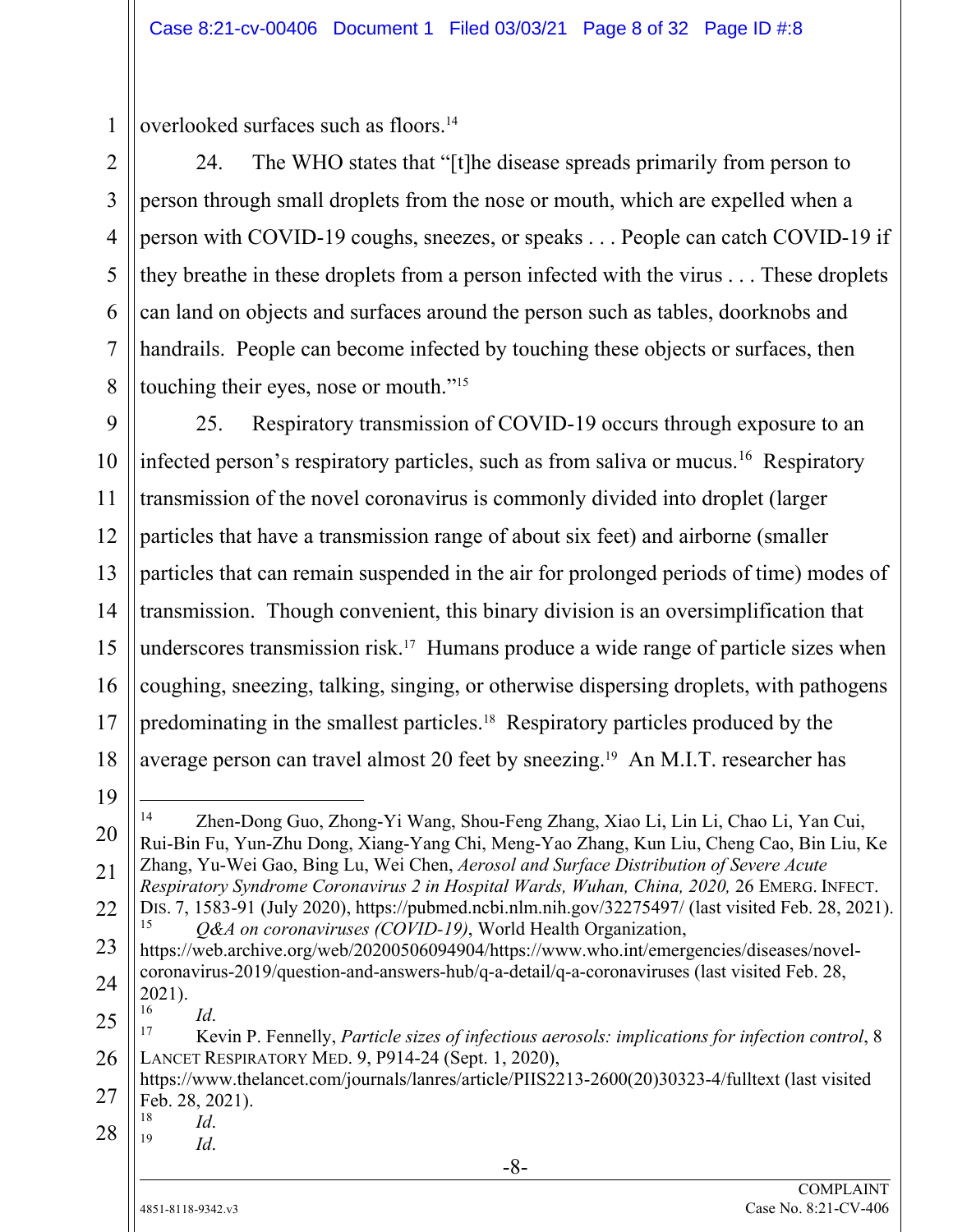found that virus-laden "clouds" containing clusters of droplets can travel 23 to 27 feet.<sup>20</sup>

26. Airborne transmission involves the spread of the infectious agent caused by the dissemination of droplet nuclei (aerosols) from, for example, exhaled breath, that remain infectious when suspended in the air over long distances and durations.<sup>21</sup> These tiny particles can remain suspended "for indefinite periods unless removed by air currents or dilution ventilation."22 As a result, the risk of disease transmission increases substantially in enclosed environments, compared to outdoor settings.23

27. The WHO and the scientific community have studied the spread of the novel coronavirus through aerosols in indoor settings via air circulation systems. For example, the CDC published a research letter concluding that a restaurant's air conditioning system triggered the transmission of the novel coronavirus, spreading it

Lydia Bourouiba, *Turbulent Gas Clouds and Respiratory Pathogen Emissions, Potential Implications for Reducing Transmission of COVID-19*, 323 JAMA 18, 1837-38, Mar. 26, 2020, https://jamanetwork.com/journals/jama/fullarticle/2763852 (last visited Feb. 28, 2021).

20 <sup>21</sup> *Id; see also* Jose-Luis Jimenez, *COVID-19 Is Transmitted Through Aerosols. We Have Enough Evidence, Now It Is Time to Act,* TIME, Aug. 25, 2020, https://time.com/5883081/covid-19 transmitted-aerosols/ (last visited Feb. 28, 2021); Ramon Padilla & Javier Zarracina, *WHO agrees with more than 200 medical experts that COVID-19 may spread via the air,* (last updated Sept. 21,

22 2020), www.usatoday.com/in-depth/news/2020/04/03/coronavirusprotection-how-masks-might-stopspread-throughcoughs/5086553002/ (last visited Feb. 28, 2021); Nan Zhang, Jianjian Wei, Hui-

25 <sup>22</sup> Kevin P. Fennelly, *Particle sizes of infectious aerosols: implications for infection control*, 8 LANCET RESPIRATORY MED. 9, P914-24 (Sept. 1, 2020),

1

2

3

4

5

6

7

8

9

10

11

12

13

14

15

16

17

-

18

19

<sup>23</sup> 24 Ling Yen, and Yuguo Li*, Short-range airborne route dominates exposure of respiratory infection during close contact,* 176 BLDG. AND ENV'T (June 2020).

<sup>26</sup> https://www.thelancet.com/journals/lanres/article/PIIS2213-2600(20)30323-4/fulltext (last visited Feb. 28, 2021).

<sup>27</sup> 28 23 Muge Cevik, Julia L Marcus, Caroline Buckee, & Tara C Smith, *Severe Acute Respiratory Syndrome Coronavirus 2 (SARS-CoV-2) Transmission Dynamics Should Inform Policy*, CLINICAL INFECTIOUS DISEASES (2020), https://academic.oup.com/cid/advance-

article/doi/10.1093/cid/ciaa1442/5910315 (last visited Feb. 28, 2021).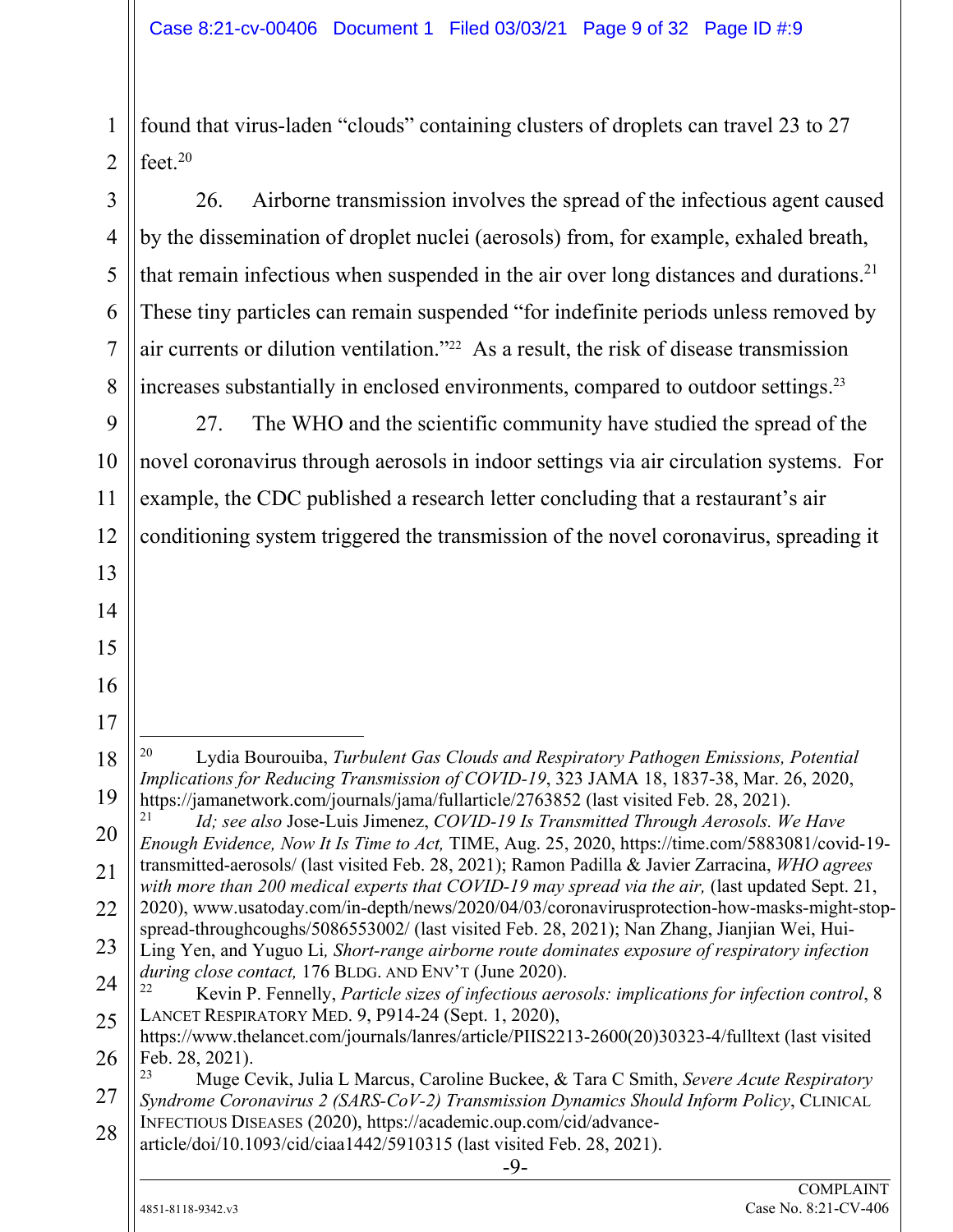to people who sat at separate tables downstream of the restaurant's airflow.<sup>24</sup>

28. Additionally, the CDC has stated that "there is evidence that under certain conditions, people with COVID-19 seem to have infected others who were more than 6 feet away" and infected people who entered the space shortly after the person with COVID-19 had left.<sup>25</sup> A recently published (February 2021) systematic review of airborne transmission of the novel coronavirus corroborated the CDC's concerns and recommended procedures to improve ventilation of indoor air environments to decrease bioaerosol concentration and reduce the novel coronavirus' spread.<sup>26</sup>

10 11 12 13 14 29. The CDC has recommended "ventilation interventions" to help reduce exposures to the airborne novel coronavirus in indoor spaces, including increasing airflow and air filtration (such as with high-efficiency particulate air (HEPA) fan/filtration systems).<sup>27</sup> The CDC has recommended that in addition to ventilation changes, health care providers make various modifications to their facilities, including

Jianyun Lu, Jieni Gu, Kuibiao Li, Conghui Xu, Wenzhe Su, Zhisheng Lai, Deqian Zhou,

Chao Yu, Bin Xu, and Zhicong Yang, *COVID-19 outbreak associated with air conditioning in restaurant, Guangzhou, China, 2020,* 26 EMERGING INFECTIOUS DISEASES 7 (July 2020),

*Evidence of Long-Distance Droplet Transmission of SARS-CoV-2 by Direct Air Flow in a* 

https://wwwnc.cdc.gov/eid/article/26/7/20-0764\_article (last visited Feb. 28, 2021); *see also* Keun-Sang Kwon, Jung-Im Park, Young Joon Park, Don-Myung Jung, Ki-Wahn Ryu, and Ju-Hyung Lee,

15 16

1

2

3

4

5

6

7

8

9

17

 $24$ 

18

19

20

21

22 23 24 25 26 27 28 https://doi.org/10.3346/jkms.2020.35.e415 (last visited Feb. 28, 2021). 25 CDC, *Ways COVID-19 Spreads* (updated Oct. 28, 2020), https://www.cdc.gov/coronavirus/2019-ncov/prevent-*getting*-sick/how-covid-spreads.html (last visited Feb. 28, 2021). Zahra Noorimotlagh, Neemat Jaafarzadeh, Susana Silva Martínez, & Seyyed Abbas Mirzaee, *A systematic review of possible airborne transmission of the COVID-19 virus (SARS-CoV-2) in the indoor air environment*, 193 ENV'T RSCH. 110612, 1-6 (Feb. 2021), https://www.sciencedirect.com/science/article/pii/S0013935120315097?dgcid=rss\_sd\_all (last visited Feb.  $28, 2021$ ). 27 CDC, *Ventilation in Buildings* (updated Feb. 9, 2021), https://www.cdc.gov/coronavirus/2019 ncov/community/ventilation.html#:~:text=HEPA%20filters%20are%20even%20more,with%20SAR

*Restaurant in Korea*, 35 J. KOREAN MED. SCI. 46 (Nov. 2020),

S%2DCoV%2D2 (last visited Feb. 28, 2021).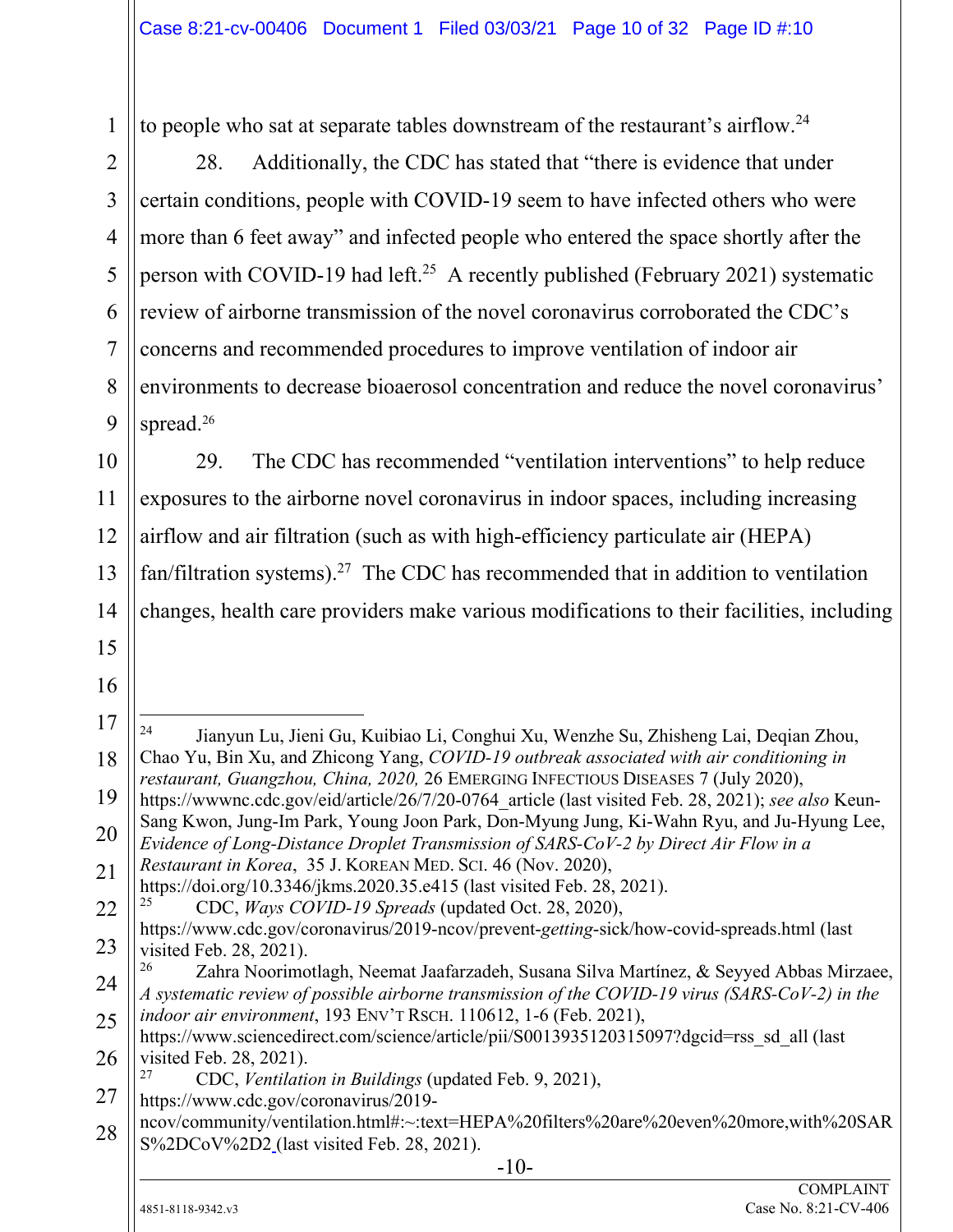1 2 3 4 5 installing barriers and creating outdoor triage stations.<sup>28</sup> These and other remedial measures must be implemented, at high cost and extra expense, to reduce the amount of the novel coronavirus present in the space and make property safe for its intended use. These extreme measures demonstrate that the novel coronavirus and COVID-19 cause direct physical loss of or damage to interior spaces.

6 7 8 9 10 30. COVID-19 may also be transmitted to people from physical objects, materials or surfaces. "Fomites" are physical objects or materials that carry, and are capable of transmitting infectious agents, altering these objects to become vectors of disease.29 Fomite transmission has been demonstrated as highly efficient for viruses, both from object-to-hand and from hand-to-mouth.<sup>30</sup>

31. The WHO has described fomite transmission as follows:

Respiratory secretions or droplets expelled by infected individuals can contaminate surfaces and objects, creating fomites (contaminated surfaces). **Viable SARS-CoV-2 virus and/or RNA detected by RT-PCR can be found on those surfaces for periods ranging from hours to days**, depending on the ambient environment (including temperature and humidity) and the type of surface, in particular at high concentration in health care facilities where COVID-19 patients were being treated. Therefore, transmission may also occur indirectly through touching surfaces in the immediate environment or objects contaminated with virus from an infected person  $\dots$ <sup>31</sup> (Emphasis added).

 $\overline{a}$ 28 CDC, *Infection Control Guidance* (updated Feb. 10, 2021), https://www.cdc.gov/coronavirus/2019-ncov/hcp/infection-control-recommendations.html (last visited Feb. 28, 2021).

24 Merriam-Webster Dictionary, https://www.merriam-webster.com/dictionary/fomite (last visited Feb. 28, 2021).

25 26 30 P. Rusin, S. Maxwell, & C. Gerba, *Comparative surface‐to‐hand and fingertip‐to‐mouth transfer efficiency of gram‐positive bacteria, gram‐negative bacteria, and phage*, 93 J. OF APPLIED MICROBIOLOGY, 4, 585-92 (Sept. 18, 2002), https://pubmed.ncbi.nlm.nih.gov/12234341/ (last visited Feb. 28, 2021).

27 28 <sup>31</sup> *See, e.g.*, WHO, *Transmission of SARS-CoV-2: implications for infection prevention precautions* (Jul. 9, 2020), https://www.who.int/news-room/commentaries/detail/transmission-ofsars-cov-2-implications-for-infection-prevention-precautions (last visited Feb. 28, 2021).

11

12

13

14

15

16

17

18

19

20

21

22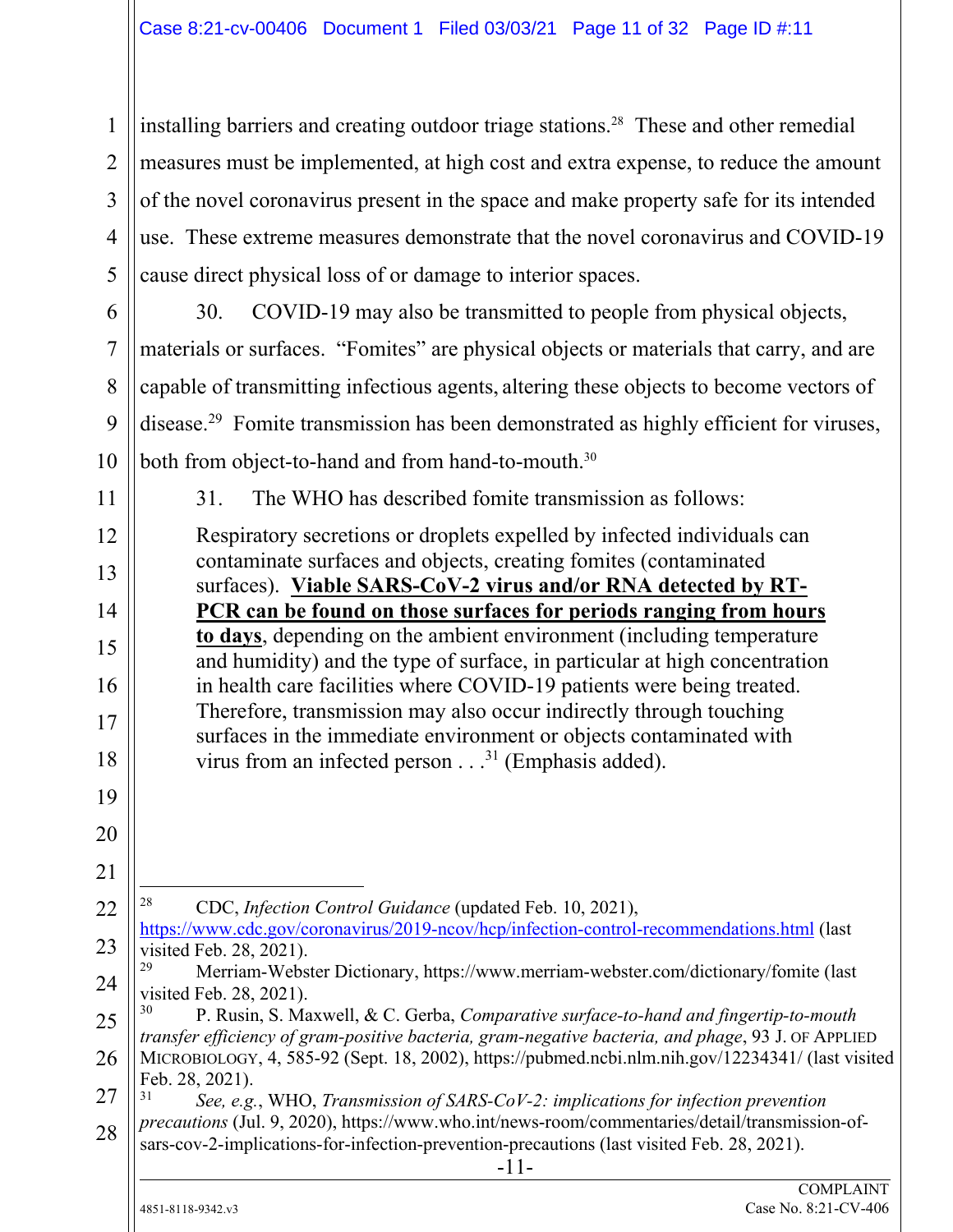32. In addition to studies cited by the  $WHO<sub>1</sub><sup>32</sup>$  numerous other studies and scientific articles have discussed fomite transmission as a mode of virus transmission, ||including, but not limited to:

| $\overline{4}$ | a.                            | A study of a COVID-19 outbreak published by the CDC                                                                                                                                            |
|----------------|-------------------------------|------------------------------------------------------------------------------------------------------------------------------------------------------------------------------------------------|
| 5              |                               | identifying elevator buttons and restroom taps as possible causes of                                                                                                                           |
| 6              |                               | the "rapid spread of SARS-CoV-2" in a shopping mall in China. <sup>33</sup>                                                                                                                    |
| 7              | $\mathbf b$ .                 | A National Institutes of Health study published in the New                                                                                                                                     |
| 8              |                               | England Journal of Medicine finding that the Coronavirus survives                                                                                                                              |
| 9              |                               | up to 4 hours on copper, up to 24 hours on cardboard, and up to 3                                                                                                                              |
| 10             |                               | days on plastic and stainless steel, and suggesting that people may                                                                                                                            |
| 11             |                               | acquire the virus through the air and after touching contaminated                                                                                                                              |
| 12             |                               | objects. $34$                                                                                                                                                                                  |
| 13             | c.                            | An American Society for Microbiology article discussing fomite                                                                                                                                 |
| 14             |                               | infection as involving both porous and non-porous surfaces, and                                                                                                                                |
| 15             |                               | occurring through a fomite's contact with bodily secretions, hands,                                                                                                                            |
| 16             |                               | aerosolized virus from talking, sneezing, coughing, etc., or other                                                                                                                             |
| 17             |                               | airborne viral particles that settle after a disturbance of a fomite                                                                                                                           |
| 18             |                               | (e.g., shaking a contaminated blanket). <sup>35</sup> According to the                                                                                                                         |
| 19             |                               | researchers, "[o]nce a fomite is contaminated, the transfer of                                                                                                                                 |
| 20             |                               | infectious virus may readily occur between inanimate and animate                                                                                                                               |
| 21             |                               | objects, or vice versa, and between two separate fomites (if                                                                                                                                   |
| 22             |                               |                                                                                                                                                                                                |
| 23             | 32                            |                                                                                                                                                                                                |
| 24             | Id.<br>33                     | CDC, Jing Cai, Wenjie Sun, Jianping Huang, Michelle Gamber, Jing Wu, Guiqing He,                                                                                                               |
| 25             |                               | Indirect Virus Transmission in Cluster of COVID-19 Cases, Wenzhou, China, 2020, 26 EMERGING<br>INFECTIONS DISEASES 6 (June 2020), https://wwwnc.cdc.gov/eid/article/26/6/20-0412_article (last |
| 26             | visited Feb. 28, 2021).<br>34 | Stephanie A. Bone and Charles P. Gerba, Significance of Fomites in the Spread of                                                                                                               |
| 27             |                               | Respiratory and Enteric Viral Disease, 73 APPLIED AND ENVIRONMENTAL MICROBIOLOGY 6, 1687-                                                                                                      |
| 28             | 35<br>Id.                     | 96 (Mar. 2007) https://aem.asm.org/content/73/6/1687 (last visited Feb. 28, 2021).                                                                                                             |
|                |                               | $-12-$                                                                                                                                                                                         |

1

2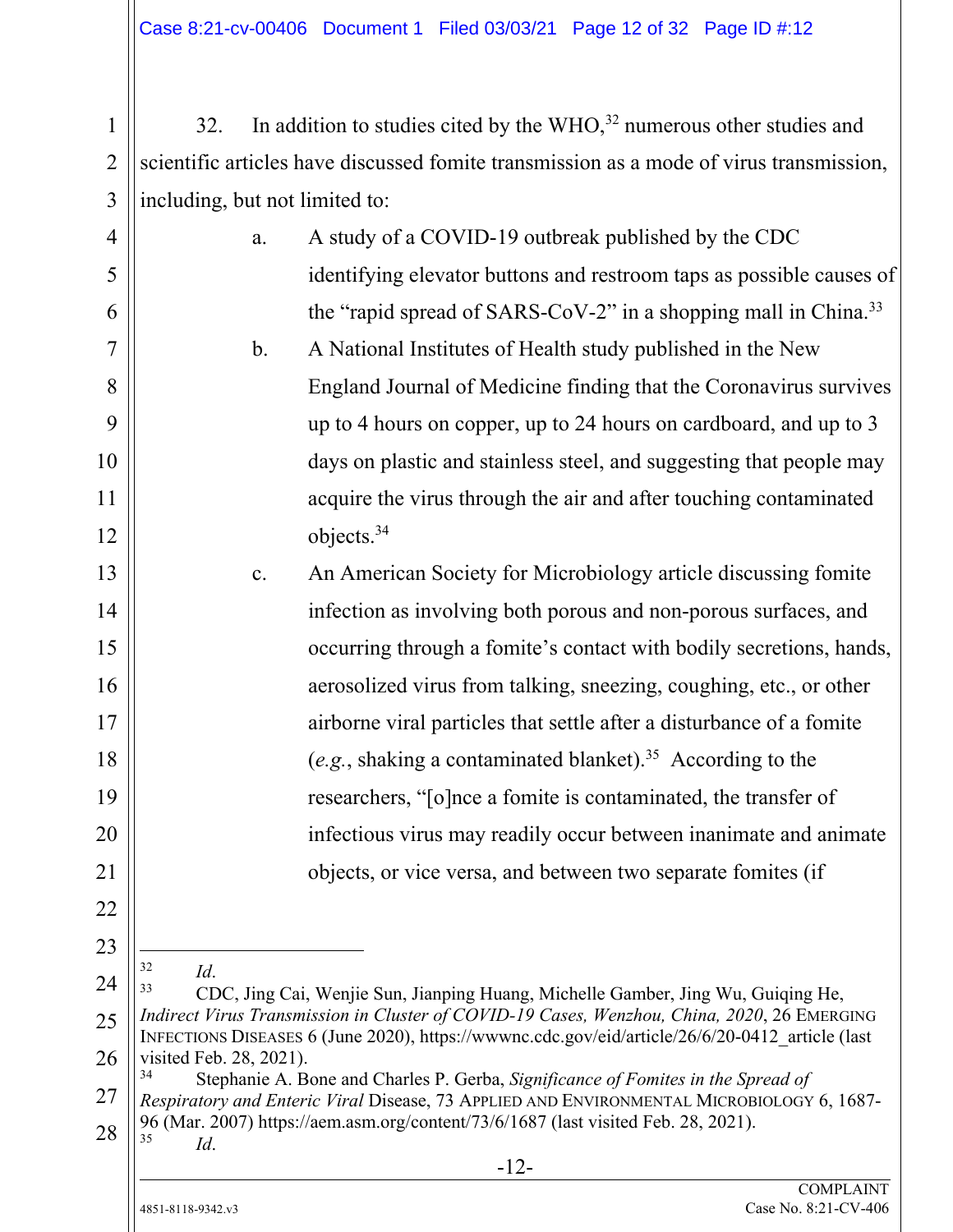-13- 1 2 3 4 5 6 7 8 9 10 11 12 13 14 15 16 17 18 19 20 21 22 23 24 25 26 27 28 brought together)."36 Of course, materials like blankets, hospital beds, computer terminals and a huge variety of medical equipment that come into contact with droplets and hands are handled thousands of times a day. Generally, frequently touched surfaces can become highly transmissive fomites.37 d. A CDC research letter reporting that the novel coronavirus can remain viable on polystyrene plastic, aluminum, and glass for 96 hours in indoor living spaces.<sup>38</sup> e. A *Journal of Hospital Infection* article citing studies revealing that human coronaviruses can persist on inanimate surfaces like metal, glass, or plastic for up to 9 days.<sup>39</sup> 33. Importantly, the novel coronavirus has been detected on environmental objects and surfaces from both symptomatic and asymptomatic individuals.40 Fomites transform the surface of property into a potentially deadly novel coronavirus transmission device. A study published in the Journal of Epidemiology and Infection demonstrated that after lockdown in the United Kingdom, novel coronavirus transmission via fomites may have contributed to as many as 25% of deaths in that 36 <sup>36</sup> *Id.*<br><sup>37</sup> *Id.* CDC, Boris Pastorino, Franck Touret, Magali Gilles, Xavier de Lamballerie, and Rémi N. Charrel, *Prolonged Infectivity of SARS-CoV-2 in Fomites*, 26 EMERGING INFECTIOUS DISEASES 9 (Sept. 2020), https://wwwnc.cdc.gov/eid/article/26/9/20-1788\_article (last visited Feb. 28, 2021). 39 G. Kampf, D. Todt, S. Pfaender, E. Steinmann, *Persistence of coronaviruses on inanimate surfaces and their inactivation with biocidal agents*, J. OF HOSPITAL INFECTION 104, 246-51 (2020), https://www.journalofhospitalinfection.com/action/showPdf?pii=S0195-6701%2820%2930046-3 (last visited Feb. 28, 2021). 40 Minghui Yang, Liang Li, Ting Huang, Shaxi Li, Mingxia Zhang, Yang, Yujin Jiang, Xiaohe Li, Jing Yuan, and Yingxia Liu, *SARS-CoV-2 Detected on Environmental Fomites for Both Asymptomatic and Symptomatic Patients with COVID-19*, 203 AM. J. OF RESPIRATORY AND CRITICAL CARE MED. 3, 374-78 (Dec. 16, 2020), https://doi.org/10.1164/rccm.202006-2136LE (last visited Feb. 28, 2021).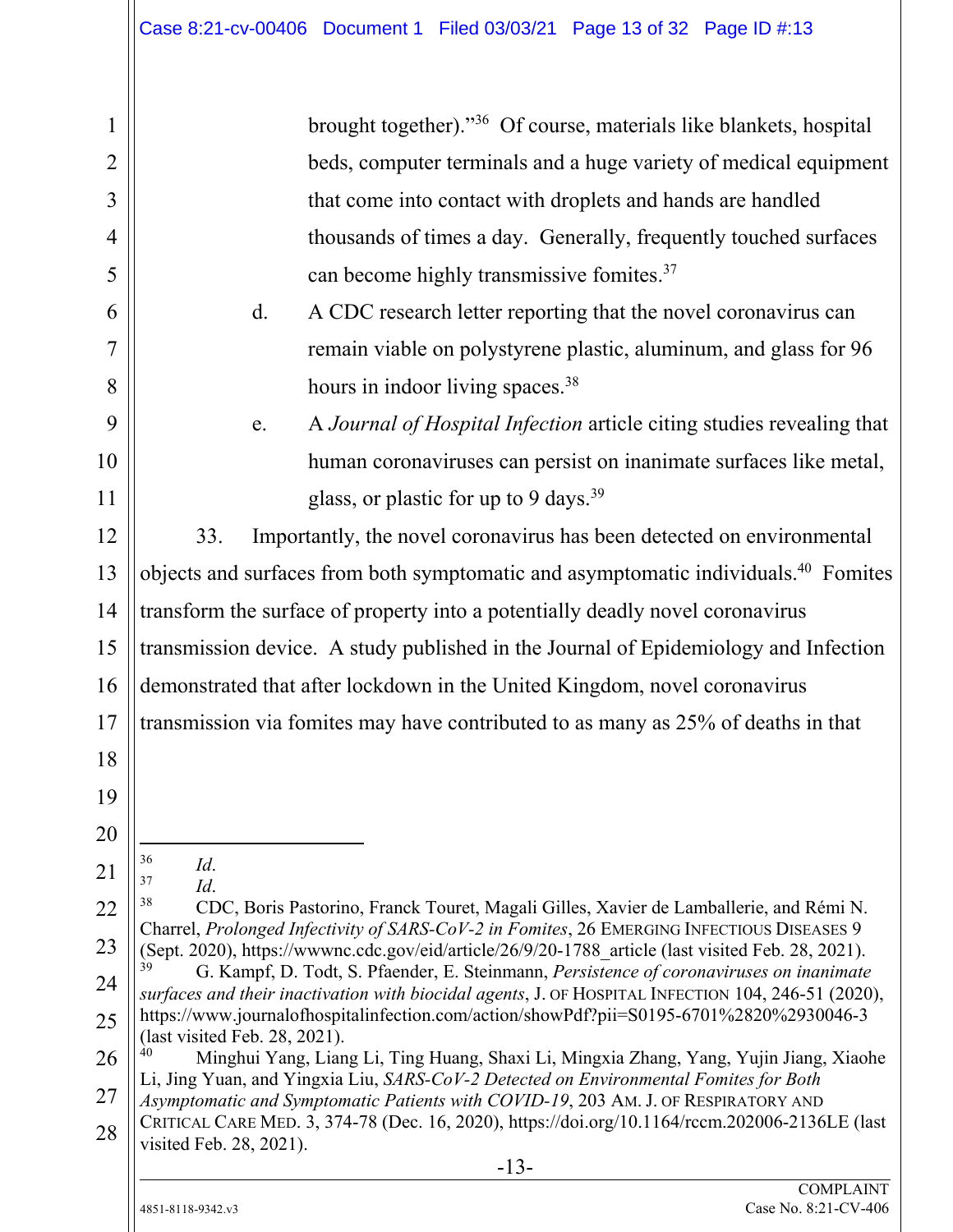region.41

34. Accordingly, the presence of the novel coronavirus in and on property, including in indoor air, on surfaces, and on objects, causes direct physical loss of or damage to property by causing physical harm to and altering property and otherwise making it incapable of being used for its intended purpose.

35. Among other things, the presence of the novel coronavirus transforms everyday surfaces and objects into fomites, causing a tangible change of the property into a transmission vehicle for disease from one host to another. The WHO's description of fomite transmission of COVID-19 expressly recognizes this physical alteration of property, describing viral droplets as "**creating** fomites (contaminated surfaces)<sup>342</sup> (emphasis added). "Creating" involves making or bringing into existence something new<sup>43</sup> – such as something that is in an altered state from what it was before the novel coronavirus was present on, in and around the property.

36. The novel coronavirus adheres to surfaces and objects, harming and physically changing and physically altering those objects by becoming a part of their surface and making physical contact with them unsafe for their ordinary and customary use. Once the novel coronavirus is in, on, or near property, it is easily spread by the air, people and objects from one area to another, causing additional direct physical loss of or damage.

37. Additionally, the presence of the novel coronavirus in and on property, including in indoor air, on surfaces, and on objects, renders the property unsafe and

 $\overline{a}$ 41 A. Meiksin, *Dynamics of COVID-19 transmission including indirect transmission mechanisms: A mathematical analysis*, 148 EPIDEMIOLOGY & INFECTION e257, 1-7 (2020), https://www.cambridge.org/core/journals/epidemiology-and-infection/article/dynamics-of-covid19 transmission-including-indirect-transmission-mechanisms-a-mathematical-

analysis/A134C5182FD44BEC9E2BA6581EF805D3 (last visited Feb. 24, 2021).

<sup>42</sup> *See, e.g.*, WHO, *Transmission of SARS-CoV-2: implications for infection prevention precautions* (Jul. 9, 2020), https://www.who.int/news-room/commentaries/detail/transmission-ofsars-cov-2-implications-for-infection-prevention-precautions (last visited Feb. 28, 2021).

See, e.g., Merriam-Webster Dictionary, https://www.merriam-webster.com/dictionary/create (last visited Feb. 28, 2021).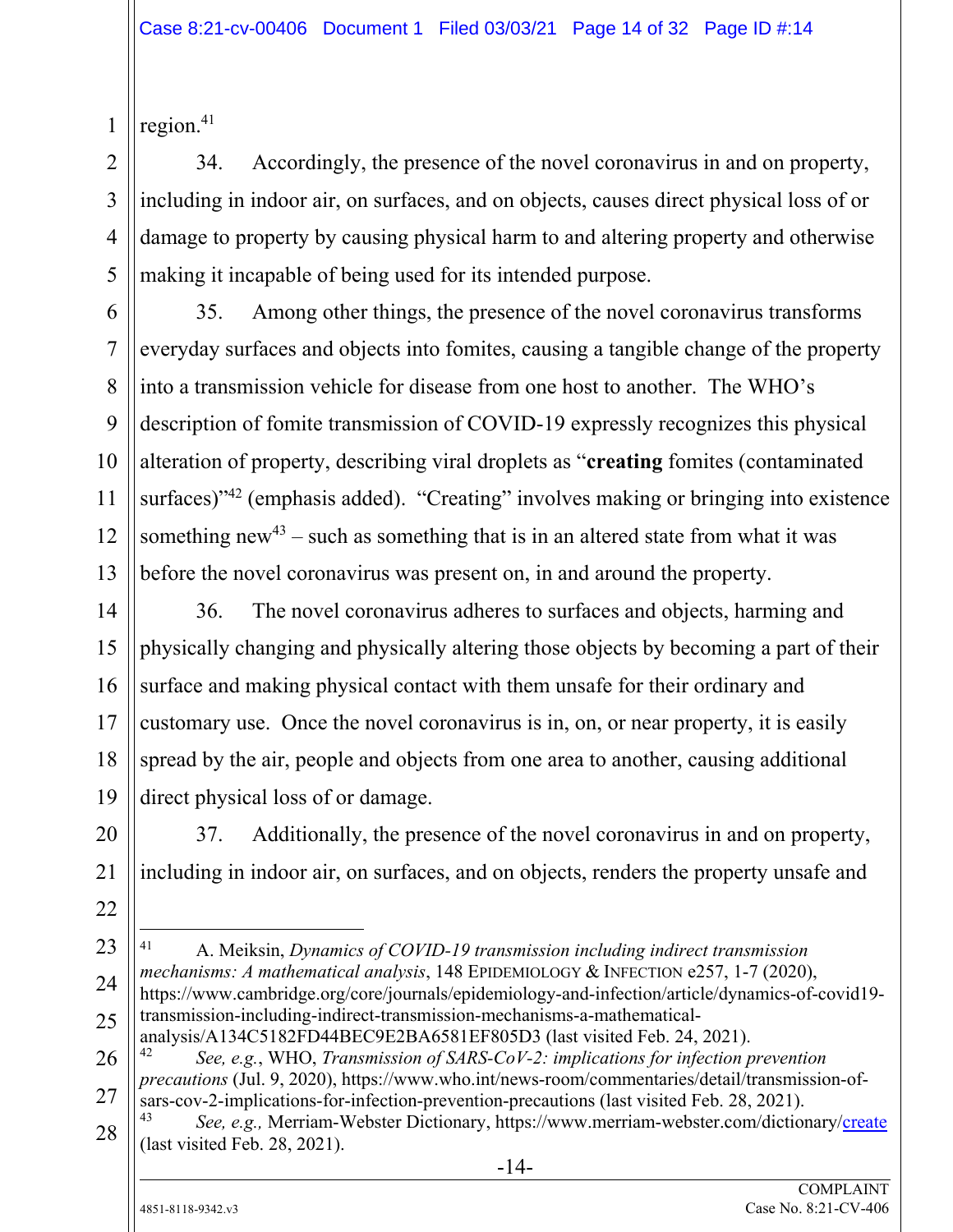unfit for its normal usage. Respiratory particles (including droplets and airborne aerosols) and fomites are physical substances that alter the physical properties of the interiors of buildings to make them unsafe, untenantable and uninhabitable.

38. In addition to being found in air samples,<sup>44</sup> the novel coronavirus remains stable in body secretions (respiratory, urine, feces), on surfaces, and in sewage, particularly at lower temperatures.45

39. A number of studies have demonstrated that the novel coronavirus is "much more resilient to cleaning than other respiratory viruses tested."<sup>46</sup> The measures that must be taken to remove the novel coronavirus from property are significant and far beyond ordinary cleaning.

40. Efficacy of decontaminating agents for viruses are based on a number of factors, including the initial amount of virus present, contact time with the decontaminating agent, dilution, temperature, and pH, among many others. Detergent surfactants are not recommended as single agents, but rather in conjunction with complex disinfectant solutions.47

16 17 18 19 41. Additionally, it can be challenging to accurately determine the efficacy of decontaminating agents. The toxicity of an agent may inhibit the growth of cells used to determine the presence of virus, making it difficult to determine if lower levels of infectious virus are actually still present on treated surfaces.48

20

21

22

23

1

2

3

4

5

6

7

8

9

10

11

12

13

14

15

25 2020), https://doi.org/10.1002/jmv.26170 (last visited Feb. 28, 2021).

<sup>46</sup> *Id*. 47 *Id.* 

article/doi/10.1093/cid/ciaa1442/5910315 (last visited Feb. 28, 2021).

<sup>44</sup> Zhen-Dong Guo, Zhong-Yi Wang, Shou-Feng Zhang, Xiao Li, Lin Li, Chao Li, Yan Cui, Rui-Bin Fu, Yun-Zhu Dong, Xiang-Yang Chi, Meng-Yao Zhang, Kun Liu, Cheng Cao, Bin Liu, Ke Zhang, Yu-Wei Gao, Bing Lu, Wei Chen, *Aerosol and Surface Distribution of Severe Acute Respiratory Syndrome Coronavirus 2 in Hospital Wards, Wuhan, China*, 2020, 26 EMERG. INFECT. DIS. 7, 1583-91 (July 2020), https://pubmed.ncbi.nlm.nih.gov/32275497/ (last visited Feb. 28, 2021).

<sup>24</sup> 45 Nevio Cimolai, *Environmental and decontamination issues for human coronaviruses and their potential surrogates*, 92 J. OF MED. VIROLOGY 11, 2498-510 (June

<sup>26</sup> 27 28 48 Muge Cevik, Julia L Marcus, Caroline Buckee, & Tara C Smith, *Severe Acute Respiratory Syndrome Coronavirus 2 (SARS-CoV-2) Transmission Dynamics Should Inform Policy*, CLINICAL INFECTIOUS DISEASES (2020), https://academic.oup.com/cid/advance-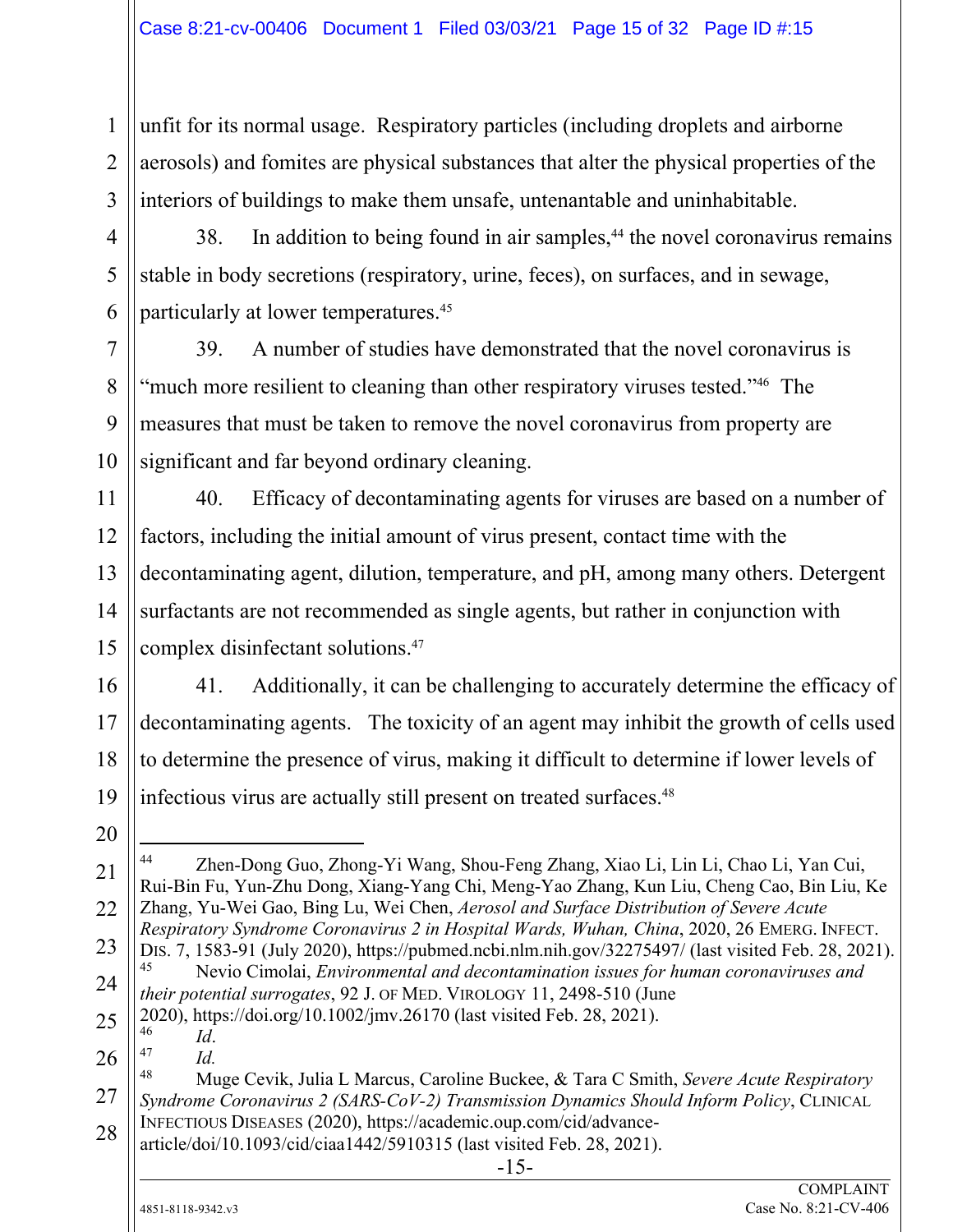2 3 4 5 42. In order to be effective, cleaning and decontamination procedures require strict adherence to protocols not necessarily tested under "real life" or practical conditions, where treated surfaces or objects may not undergo even exposure or adequate contact time.49 Studies of coronaviruses have demonstrated viral RNA persistence on objects despite cleaning with 70% alcohol.50

43. When considering disinfection and decontamination, the safety of products and procedures must be considered as well, due to the risks of harmful chemical accumulation, breakdown of treated materials, flammability, and potential for allergen exposure.<sup>51</sup>

10 11 12 13 44. With respect to textiles, studies have demonstrated that virus can survive on fabrics and be transferred to skin and other surfaces, "suggesting it is biologically plausible that . . . infectious diseases can be transmitted directly through contact with contaminated textiles."52

14 15 16 17 18 19 45. In fact, via its corporate web pages, Zurich has admitted to the physical dangers associated with the novel coronavirus, advising its customers to rely on scientific studies by the New England Journal of Medicine, The Centers for Disease Control, and other such sources concerning how long the virus survives on surfaces and touch points like door handles and counters. Zurich has underscored the need to repeatedly disinfect these surfaces. *See, e.g.,* 

20 https://www.zurichna.com/knowledge/articles/2020/05/disinfecting-offices-and-

21 facilities-during-the-covid-19-crisis (last checked February 28, 2021).

22

l

1

6

7

8

9

https://peerj.com/articles/9790/ (last visited Feb. 28, 2021).

<sup>23</sup> 24 25 <sup>49</sup> *Id. Id.* 50 *Id.* 50 *Id.* 50 Joon Young Song, Hee Jin Cheong, Min Joo Choi, Ji Ho Jeon, Seong Hee Kang, Eun Ju Jeong, Jin Gu Yoon, Saem Na Lee, Sung Ran Kim, Ji Yun Noh, & Woo Joo Kim, *Viral Shedding and Environmental Cleaning in Middle East Respiratory Syndrome Coronavirus Infection*, 47 INFECTION & CHEMOTHERAPY 4, 252-5 (2015),

<sup>26</sup> https://www.icjournal.org/DOIx.php?id=10.3947/ic.2015.47.4.252 (last visited Feb. 28, 2021).  $Id.$ 

<sup>27</sup> 28 52 Lucy Owen and Katie Laird, *The role of textiles as fomites in the healthcare environment: a review of the infection control risk*, 8 PEER J. LIFE AND ENV'T e9790, 1-35 (2020),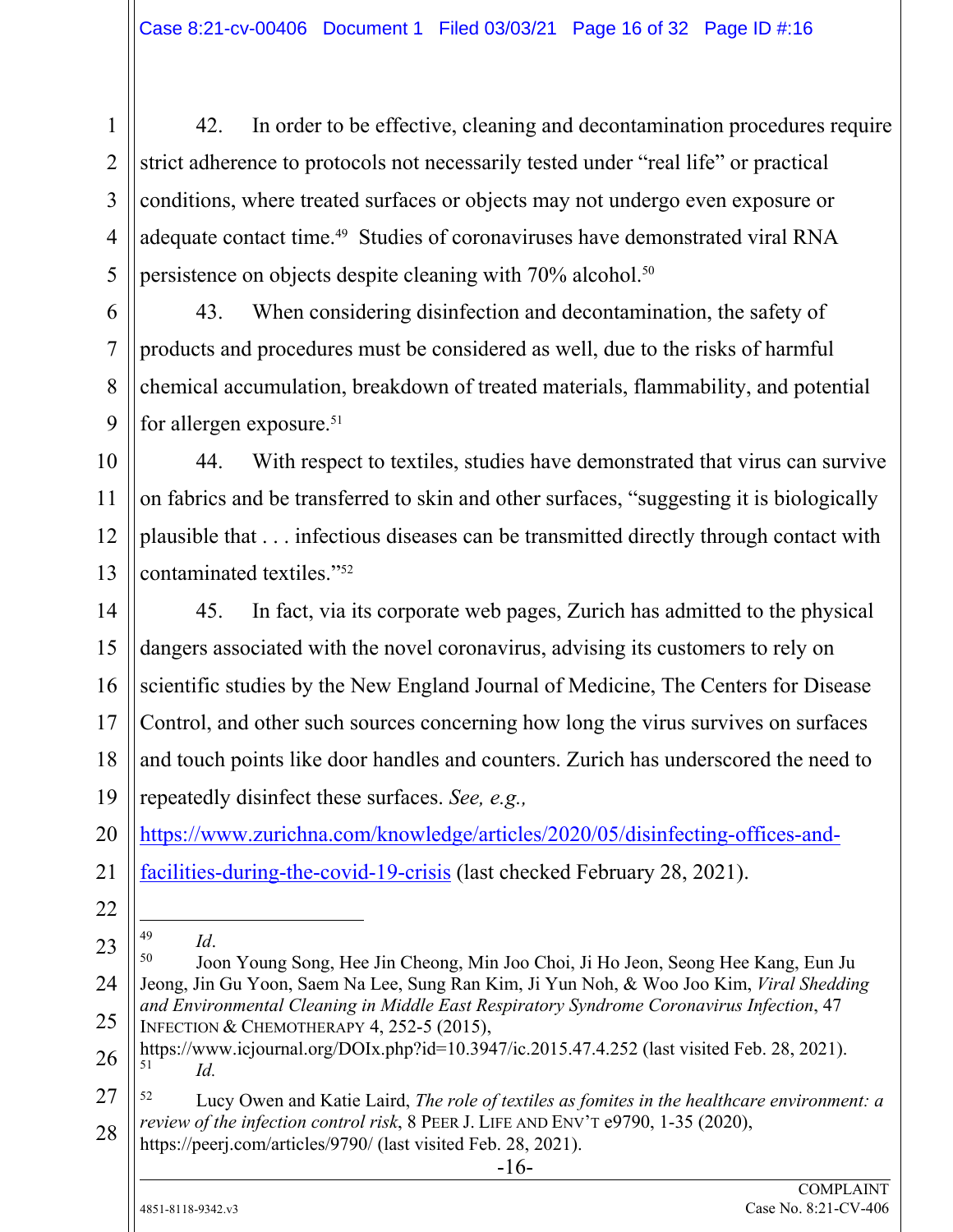46. Given the inadequacy of conventional cleaning procedures, disinfection and decontamination measures include, but are not limited to, the use of harsh chemicals to perform deep disinfection, making changes to air filtration systems, and redesigning interior spaces. These measures, that In-N-Out has actively taken, among others, demonstrate that the novel coronavirus and COVID-19 cause direct physical loss or damage to property.

47. In-N-Out prioritizes the health and safety of its customers and employees. It has worked closely with public health agencies during the pandemic, including by limiting staff to the minimum number necessary to serve its customers and using staff 'cohorts' to limit possible exposure. The persistent presence of novel coronavirus makes this effort a potential mitigating force, but not a complete solution.

12 13 14 15 16 17 18 19 20 48. In-N-Out also engages detailed contact tracing to identify and stop the spread of the novel coronavirus. However, similar to the rest of the country, In-N-Out's best efforts cannot completely eliminate the presence of novel coronavirus on its premises. Through its contact tracing, In-N-Out has confirmed that at most times throughout the pandemic, employees infected with the novel coronavirus were present at all of its more than 360 restaurant locations. Upon learning of an infected employee, In-N-Out undertook prompt and costly steps to immediately exclude the employee from the workplace to protect customers and employees, and to proactively identify those who came into close contact in order that they may quarantine.

21 22 23 24 25 49. Contact tracing aside, it is statistically certain that any public restaurant, gym, retail store, hotel, casino or any business that admits members of the public has the novel coronavirus on premises. Indeed, such businesses, including In-N-Out, invariably have cases of COVID-19 among their employees and customers – demonstrating beyond any doubt the presence of the novel coronavirus on premises.<sup>53</sup>

26

 $\overline{a}$ 

1

2

3

4

5

6

7

8

9

10

<sup>27</sup> 28 53 Chande, A., Lee et al., Real-time, interactive website for US-county-level COVID-19 event risk assessment. Nat. Hum. Behav. (Nov. 9, 2020), https://doi.org/10.1038/s41562-020-01000-9 (last visited February 28, 2021).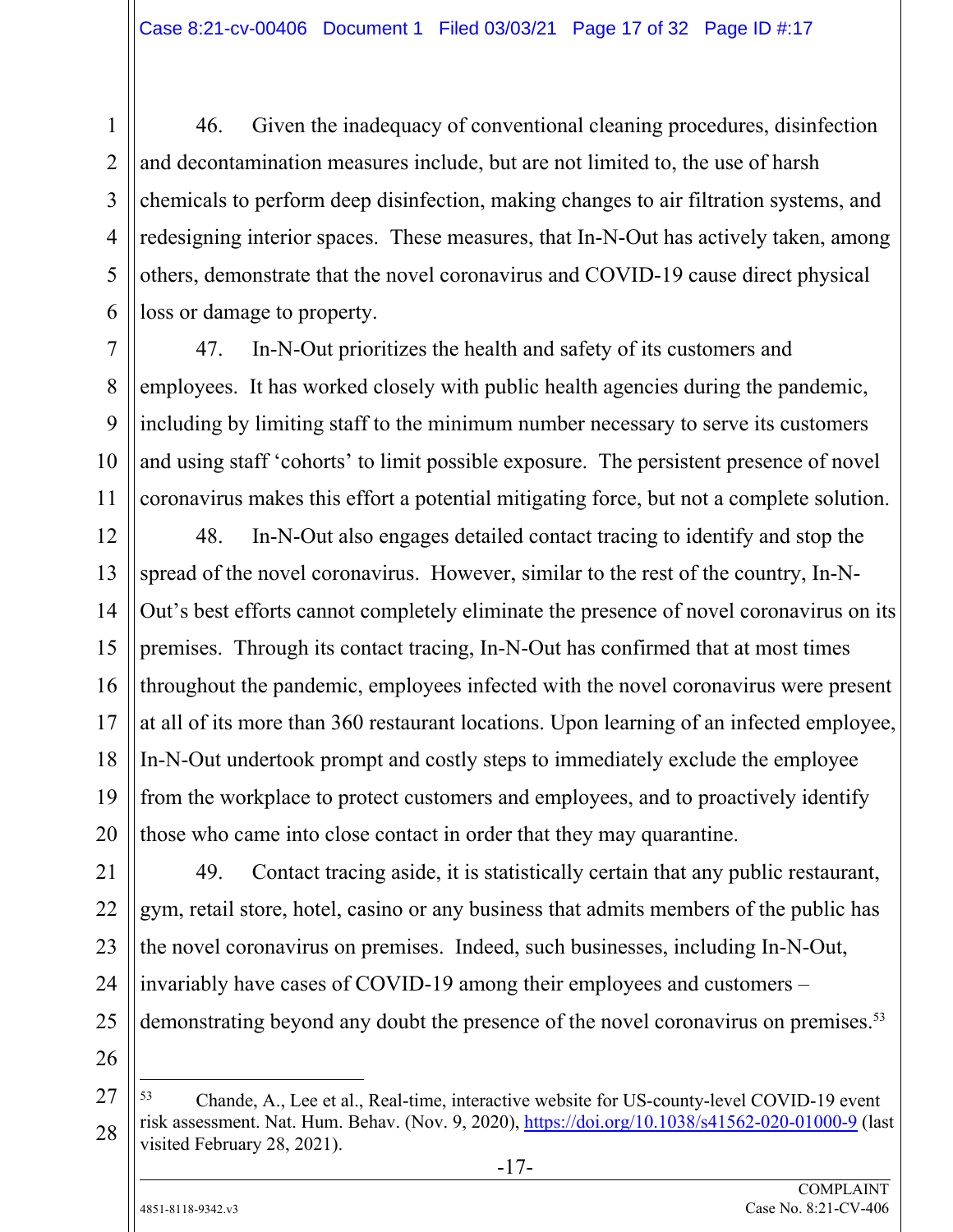50. While the damage and destruction caused by the original strain of the coronavirus is staggering, during the 2020/2021 Policy Period, completely new and distinct strains of the coronavirus have emerged that are even more transmissible and infectious than the original strains of the novel coronavirus. These new strains of the coronavirus have caused yet more physical loss of or damage.

51. In September 2020, a new strain, called B.1.1.7 of the novel coronavirus, thought to be nearly 70% more transmissible and infectious than the original strain, was identified in the U.K.<sup>54</sup> As of January 2021, the U.K. strain of the novel coronavirus has been detected in 33 countries, including the United States (and in states such as California and Colorado, where In-N-Out maintains its Stores).<sup>55</sup>

52. In October 2020, yet another new strain of the novel coronavirus was identified in South Africa, which is purportedly more contagious than the original strain as it has been associated with a higher viral load.<sup>56</sup>

53. In January 2021, studies identified a new variant of the novel coronavirus in the United States, identified as COH.20G/501Y, that did not come from the U.K. or South African branches of the virus.<sup>57</sup> Similar to the U.K. strain, the mutations in the

55 Gabrielle Masson, *UK virus strain in 3 states; South Africa variant deemed 'even more of a problem': 5 thing to know*, Becker's Hospital Review (Jan. 4, 2021),

1

2

3

4

5

6

7

8

9

10

11

12

13

14

15

16

17

18

19

20

21

 $\overline{a}$ 54 Julia Ries, *The Coronavirus is Mutating: What We Know About the New Variants*, healthline (January 22, 2021), https://www.healthline.com/health-news/the-coronavirus-is-mutating-what-weknow-about-the-new-variants (last visited February 28, 2021); *About Variants*, CDC (last updated February 12, 2021), https://www.cdc.gov/coronavirus/2019-ncov/transmission/variant.html (last visited February 28, 2021).

<sup>23</sup> https://www.beckershospitalreview.com/public-health/uk-virus-strain-in-3-states-south-africavariant-deemed-even-more-of-a-problem-5-things-to-know.html (last visited Feb. 28, 2021).

<sup>24</sup> 25 26 56 Julia Ries, *The Coronavirus is Mutating: What We Know About the New Variants*, healthline (January 22, 2021), https://www.healthline.com/health-news/the-coronavirus-is-mutating-what-weknow-about-the-new-variants (last visited February 28, 2021); *About Variants*, CDC (last updated February 12, 2021), https://www.cdc.gov/coronavirus/2019-ncov/transmission/variant.html (last visited February 28, 2021).

<sup>27</sup> 28 57 *Researches Discovery New Variant of COVID-19 Virus in Columbus, Ohio*, Ohio State Univ. (Jan. 13, 2021), https://wexnermedical.osu.edu/mediaroom/pressreleaselisting/new-sars-cov2-variant (last visited February 28, 2021).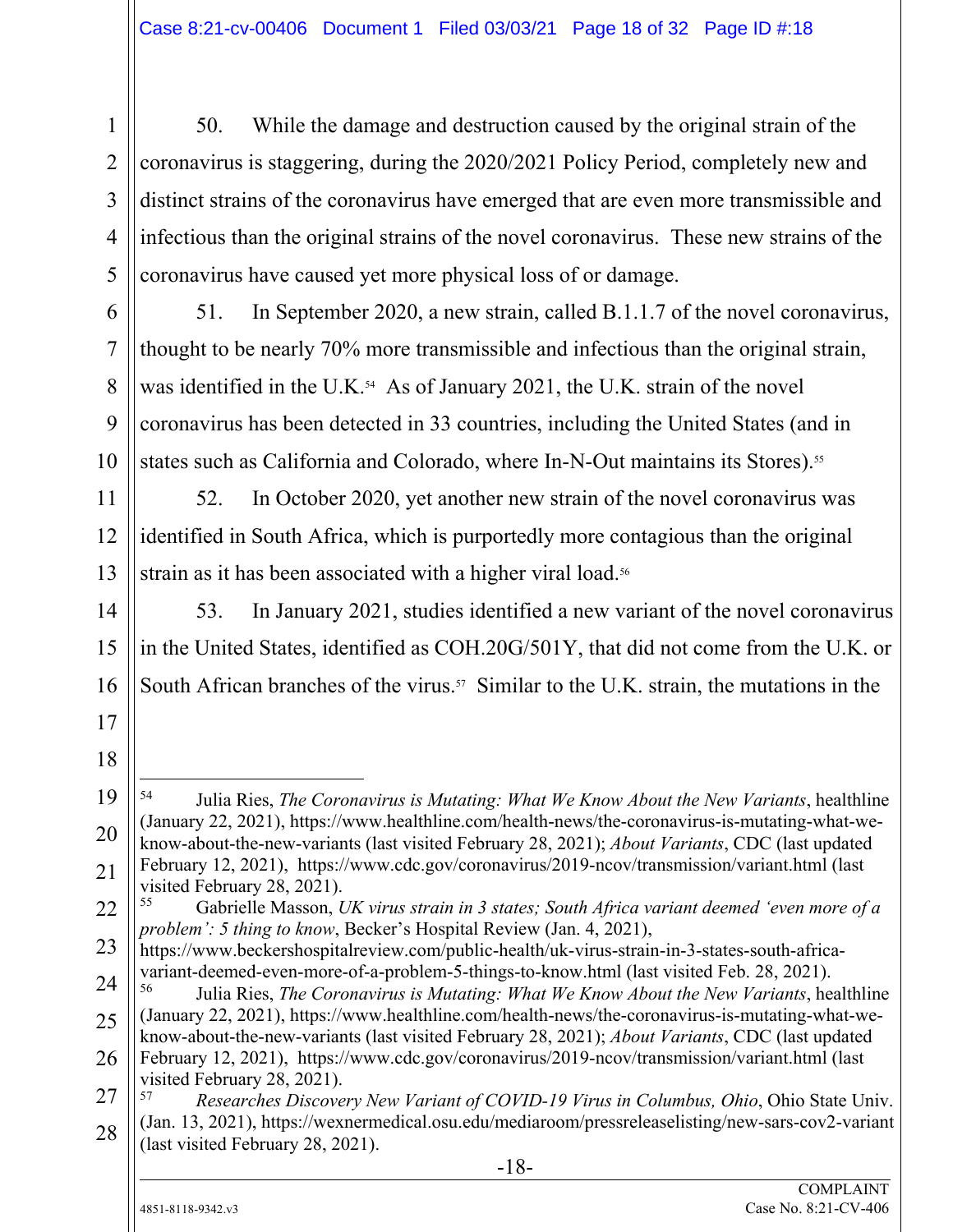new variant of the virus likely make the novel coronavirus more infectious.<sup>58</sup> Another strain, identified as L452R, that originated in Denmark has been "ripping" through Northern California and has been confirmed in more than a dozen other states.<sup>59</sup>

54. It is not yet clear if the several vaccines that are in limited distribution in the United States at this time will protect against these new strains.<sup>60</sup>

55. Since the 2020/2021 Policy renewal and amid the pandemic, In-N-Out has opened new restaurant locations. For example, In-N-Out opened two restaurants in Aurora and Colorado Springs, Colorado, that are covered under the 2020/2021 Policy Period.<sup>61</sup> These locations have also seen outbreaks of the novel coronavirus among its employees on its premises.

56. Information about these new and more virulent strains of coronavirus is ongoing, but it is near certain that In-N-Out locations have been exposed to these strains, in addition to experiencing persistent physical loss of and damage to its restaurants from the original coronavirus and COVID-19.

15

1

2

3

4

5

6

7

8

9

10

11

12

13

14

16

17

18

19

20

## **C. Government Orders and the Closure of In-N-Out Restaurants**

57. On March 16, 2020, the CDC and the national Coronavirus Task Force issued to the American public guidance titled "30 Days to Slow the Spread" of COVID-19. The guidance called for extreme social distancing measures, such as working from home, avoiding gatherings of more than 10 people, and staying away from bars and restaurants.

21 22

23

- 58
- <sup>58</sup>*Id.* 59 *Another coronavirus variant linked to growing share of cases, several large outbreaks, in California*, The Wash. Post (Jan. 18, 2021),
- 24 25 https://www.washingtonpost.com/health/2021/01/18/california-coronavirus-variant/ (last visited February 28, 2021).

26 "South Africa Coronavirus Variant Detected in U.S." The Wall Street Journal, January 28, 2021 (last checked February 28, 2021), http://www.wsj.com/articles/south-africa-coronavirusvariant-detected-in-u-s-11611852508

27 28 61 *Colorado's two In-N-Out locations declared COVID-19 outbreaks as 80 employees test positive*. The Denver Post, December 24, 2020. https://www.denverpost.com/2020/12/24/in-n-outburger-covid-outbreaks-colorado/ (last checked February 28, 2021).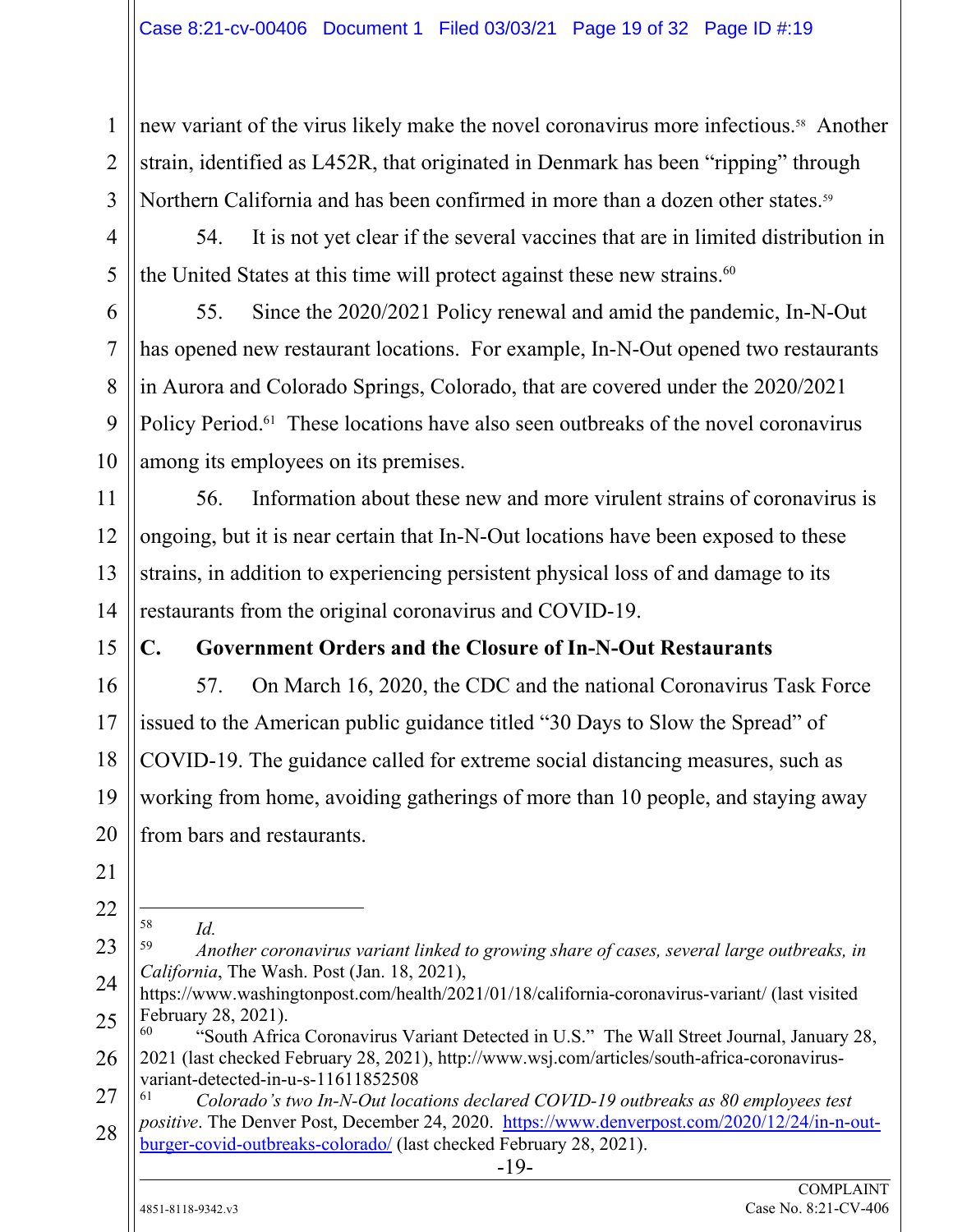58. State governments across the nation recognized the unprecedented and catastrophic situation, with California, Arizona, Nevada, Utah, Oregon, Texas, and Colorado making "State of Emergency" declarations in early March. Within a short time, these states issued orders suspending or severely limiting business operations of non-essential businesses where people could potentially contract COVID-19 from others or the property itself. This included closing restaurant dining rooms.

59. Simultaneously or shortly thereafter, states across the country issued orders encouraging or requiring citizens to "shelter in place" or "stay at home."

60. In many instances, city and county governments issued their own restrictive orders, which among other things closed restaurant dining rooms.

61. On March 19, 2020, the City of Los Angeles issued its "Safer at Home" order "because, among other reasons, the COVID-19 virus can spread easily from person to person and it is physically causing property loss or damage due to its tendency to attach to surfaces for prolonged periods of time."62

15 16 17 62. On March 31, 2020, Dallas County, Texas issued an order stating that "the COVID-19 virus causes property loss or damage due to its ability to attach to surfaces for prolonged periods of time..."<sup>63</sup>

63. On March 17, 2020, Orange County issued its "Order of the Local Health Officer" prohibiting "all public and private gatherings of any number of people occurring outside a single household" and ordering that "all restaurants and other establishments that serve food shall close all on-site dining consistent with guidance

24 62 Public Order Under City of Los Angeles Emergency Authority, Issue Date March 19, 2020. (last checked May 19, 2020)

25 26 https://www.lamayor.org/sites/g/files/wph446/f/page/file/20200513%20Mayor%20Public%20Order %20SAFER%20AT%20HOME%20ORDER%202020.03.19%20%28REV3%202020.05.13%29X.p df<br><sup>63</sup>

DallasCountyOrder.pdf

1

2

3

4

5

6

7

8

9

10

11

12

13

14

18

19

20

21

22

<sup>27</sup> Amended Order of County Judge Clay Jenkins, Issue date March 31, 2020. (last checked May 19, 2020)

<sup>28</sup> https://www.dallascounty.org/Assets/uploads/docs/covid-19/orders-media/033120-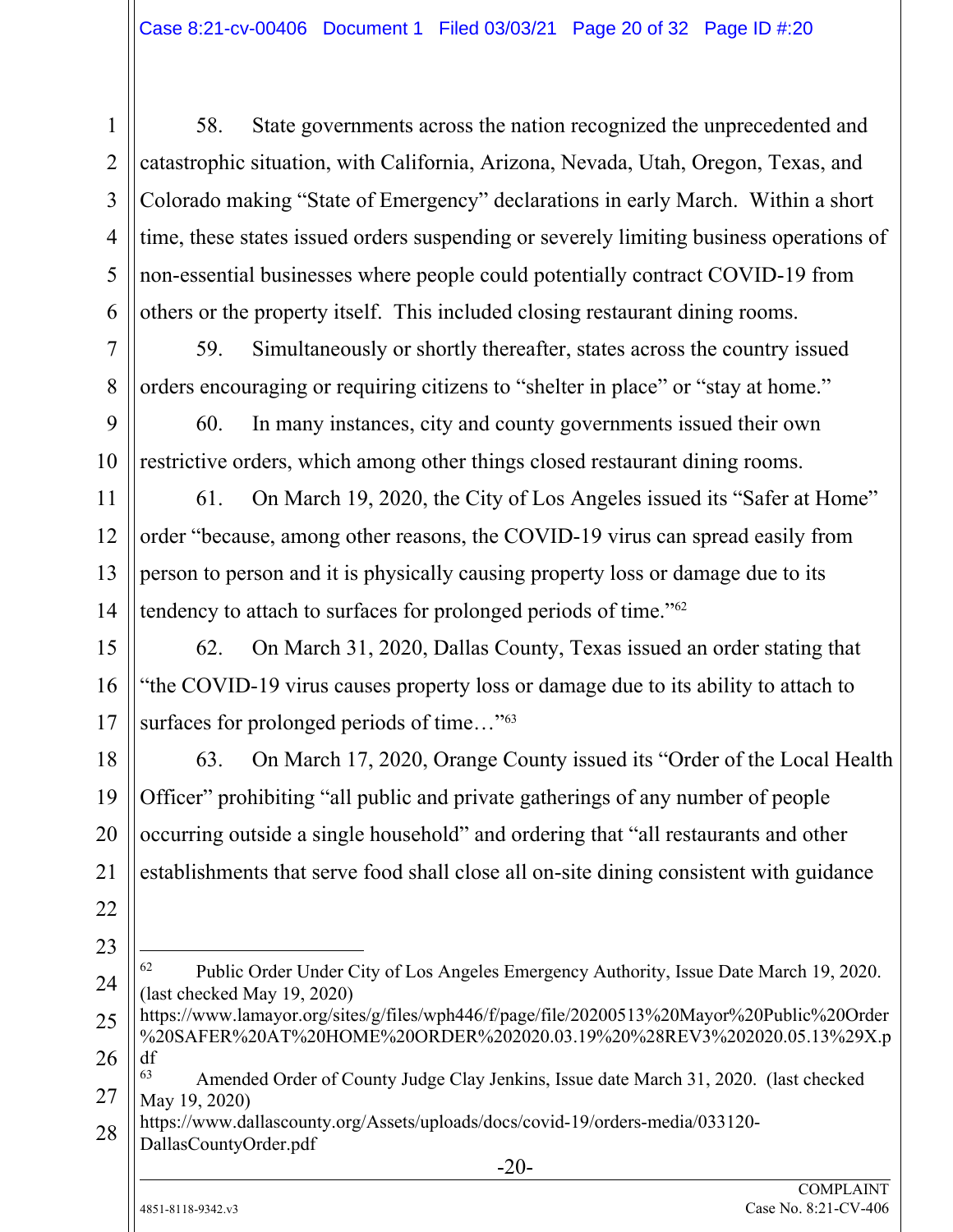provided by the California Department of Public Health…"64

-21- 2 3 4 5 6 7 8 9 10 11 12 13 14 15 16 17 18 19 20 21 22 23 24 25 26 27 28 64. On March 27, 2020, San Diego County issued its "Order of the Health Officer and Emergency Regulations" ordering all restaurants to close their dining rooms. The order also required essential service providers to follow a strict social distancing and sanitation protocol. The protocol requires the following mandatory procedures: "Disinfecting wipes that are effective against COVID-19 are available near shopping carts and shipping baskets; Employee(s) assigned to disinfect carts and baskets regularly; Hand sanitizer, soap, and water, or effective disinfectant is available to the public at or near the entrance of the facility, at checkout counters, and anywhere else inside the store or immediately outside where people have direct interactions; Disinfecting all payment portals, pens, and styluses after each use; [and] Disinfecting all high-contact surfaces frequently."65 65. On March 16, 2020, the City and County of San Francisco issued its shelter in place "Order of the Health Officer No. C19-07" stating: The virus that causes Coronavirus 2019 Disease ("COVID-19") is easily transmitted, especially in group settings, and it is essential that the spread of the virus be slowed to protect the ability of public and private health care providers to handle the influx of new patients and safeguard public health and safety. Because of the risk of the rapid spread of the virus, and the need to protect all members of the community and the Bay Area region, especially including our members most vulnerable to the virus and also health care providers, this Order requires all individuals  $\overline{a}$ <sup>64</sup> Order of the Local Health Officer. Issue Date March 17, 2020. (last checked February 28, 2021) https://cms.ocgov.com/civicax/filebank/blobdload.aspx?BlobID=114362&fbclid=IwAR1DksYgc1F kbpPnypqiHK8pNYojOnKaviWFjd6FIbqYVM8MsRxsMm9YoFw 65 "Order of the Health Officer and Emergency Regulations" issued March 17, 2020 and updated February 6, 2021. (last checked February 28, 2021) https://www.sandiegocounty.gov/content/dam/sdc/hhsa/programs/phs/Epidemiology/HealthOfficerO rderCOVID19.pdf *See also* "Social Distancing and Sanitation Protocol" issued May 21, 2020. (last checked February 28, 2021) https://www.sandiegocounty.gov/content/dam/sdc/hhsa/programs/phs/Epidemiology/covid19/SOCI AL\_DISTANCING\_AND\_SANITATION\_PROTOCOL\_04022020\_V1.pdf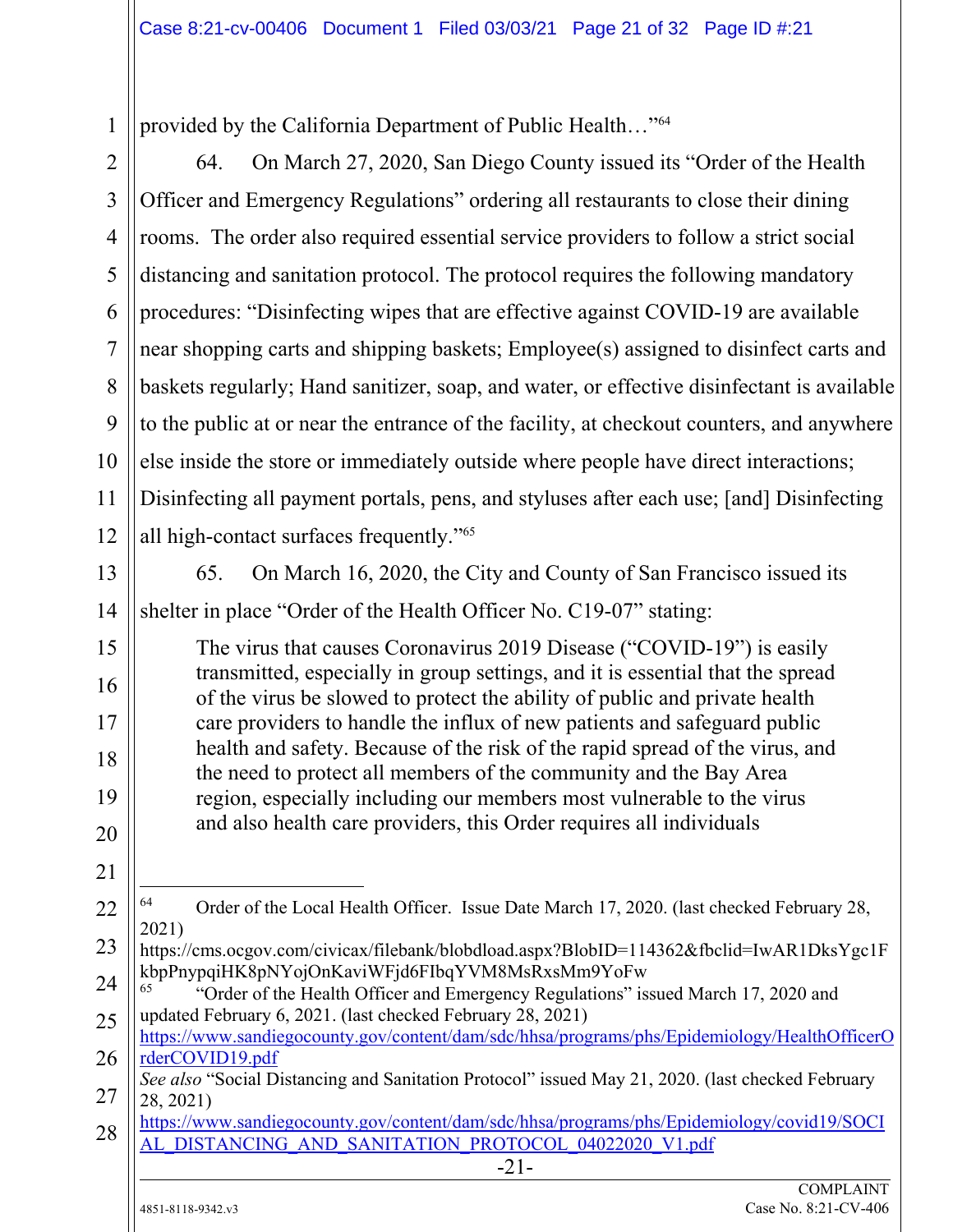anywhere in San Francisco to shelter in place—that is, stay at home…

It further orders that all "[r]estaurants and cafes—regardless of their seating capacity—that serve food are ordered closed except solely for takeout and delivery service."<sup>66</sup>

66. The counties of Santa Clara, San Mateo, Marin, Contra Costa, and Alameda issued near identical orders. On March 31, 2020, the City and County of San Francisco updated its order as follows:

It is now well established that the virus that causes Novel Coronavirus 2019 Disease ("COVID-19") is easily transmitted, especially in group settings, and that the disease can be extremely serious. It can require long hospital stays, and in some instances cause long-term health consequences or death. It can impact not only those known to be at high risk but also other people, regardless of age. This is a global pandemic causing untold societal, social, and economic harm. To mitigate the harm from the pandemic, on March, 16, 2020, the City and County of San Francisco, along with a group of five other Bay Area counties and the City of Berkeley, issued parallel health officer orders imposing shelter in place limitations across the Bay Area, requiring everyone to stay safe at home except for certain essential needs. Other jurisdictions in the Bay Area and ultimately the State have since joined in adopting stay safe at home orders.<sup>67</sup>

67. On March 17, 2020, Mayor Kate Gallego of Phoenix, issued the following proclamation "Based on input from healthcare professionals, business leaders, & community members, PHX is declaring a state of emergency forcing immediate closure of bars & moving restaurants to delivery/take-out/drive-thru only starting 8PM tonight."68

24

1

2

3

4

5

6

7

8

9

10

11

12

13

14

15

16

17

18

19

20

21

22

23

25

 $\overline{a}$ 

26

66 "Order of the Health Officer No. C19-07" issued March 16, 2020. (last checked May 22, 2020). https://www.sfdph.org/dph/alerts/files/HealthOrderC19-07-%20Shelter-in-Place.pdf 67 "Order of the Health Officer No. C19-07b" issued March 31, 2020. (last checked May 22,

27 28 2020). https://www.sfdph.org/dph/alerts/files/HealthOfficerOrder-C19-07b-ShelterInPlace- $\frac{03312020.pdf}{68}$ 

68 https://twitter.com/MayorGallego/status/1240001629073469440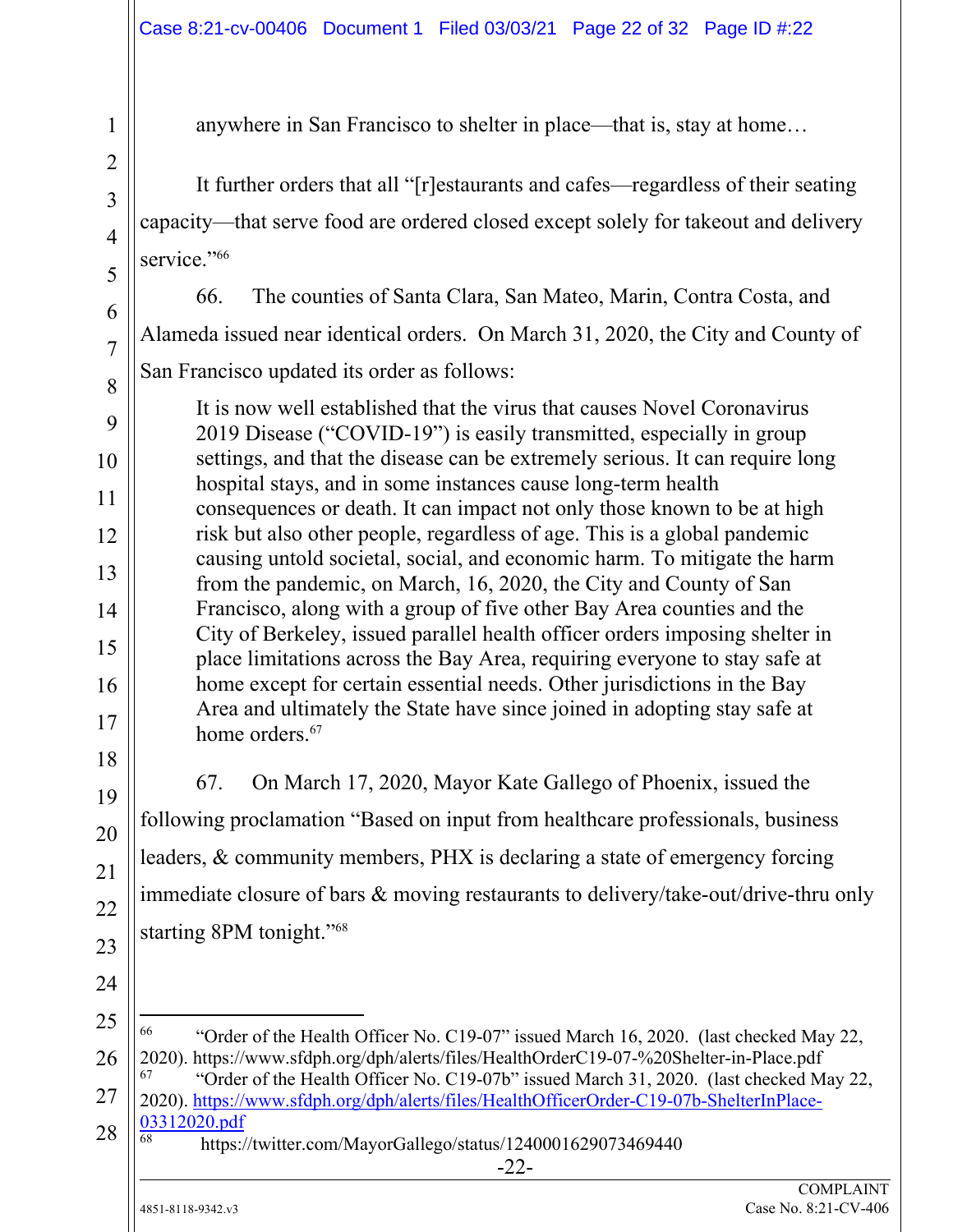| $\mathbf{1}$   | On March 17, 2020, the City of Tucson issued its "Proclamation of the<br>68.                                                                                                                 |  |  |  |  |  |
|----------------|----------------------------------------------------------------------------------------------------------------------------------------------------------------------------------------------|--|--|--|--|--|
| $\overline{2}$ | Mayor Declaring an Emergency or Local Emergency" stating:                                                                                                                                    |  |  |  |  |  |
| 3              | Whereas, in the last several days, the Mayors of various Arizona cities<br>and towns, including Flagstaff, Yuma, Prescott Valley, Gilbert and others                                         |  |  |  |  |  |
| 4<br>5         | have issued proclamations declaring a local emergency in connection<br>with the COVID-19 outbreak;and whereas, emergency management                                                          |  |  |  |  |  |
| 6              | measures are required to reduce the severity of the local emergency and<br>mitigate the spread of COVID-19; and to protect the health, safety and                                            |  |  |  |  |  |
| $\overline{7}$ | welfare of the people and property located in the City of Tucson                                                                                                                             |  |  |  |  |  |
| 8              | It is proclaimed and ordered, effective immediatelyto protect life                                                                                                                           |  |  |  |  |  |
| 9<br>10        | and/or property and to promote public safety and welfareall<br>restaurants, food courts, cafes, coffeehouses, retail food facilities, and                                                    |  |  |  |  |  |
| 11             | other similar business and establishes are prohibited from serving food<br>and beverages for consumption on the premises. <sup>69</sup>                                                      |  |  |  |  |  |
| 12             |                                                                                                                                                                                              |  |  |  |  |  |
| 13             | On March 29, 2020, Salt Lake County issued a "Public Health Order"<br>69.                                                                                                                    |  |  |  |  |  |
| 14             | ordering "[d]ine-in food service, whether inside or outside the establishment is                                                                                                             |  |  |  |  |  |
| 15             | prohibited." The order further instructed essential businesses to practice enhanced                                                                                                          |  |  |  |  |  |
| 16             | sanitation as follows:                                                                                                                                                                       |  |  |  |  |  |
| 17             | Reinforcing key messages to all employees, including staying home<br>when sick, using appropriate cough and sneezing etiquette, and practicing                                               |  |  |  |  |  |
| 18             | appropriate handwashingPerforming frequent and enhanced                                                                                                                                      |  |  |  |  |  |
| 19             | environmental cleaning of commonly touched surfaces, such as<br>workstations, countertops, railings, door handles, and<br>doorknobsBusinesses that must accept cash, checks, or credit cards |  |  |  |  |  |
| 20             |                                                                                                                                                                                              |  |  |  |  |  |
| 21             | shall use cleansing measures between transactions, including any best<br>practices issued by the Health Department. Cash transactions are                                                    |  |  |  |  |  |
| 22             | discouraged, but not prohibitedHaving hand sanitizer and/or sanitizing<br>products readily available for employees and customers. <sup>70</sup>                                              |  |  |  |  |  |
| 23             |                                                                                                                                                                                              |  |  |  |  |  |
| 24             | All of the communities with In-N-Out restaurant locations have been<br>70.                                                                                                                   |  |  |  |  |  |
| 25             |                                                                                                                                                                                              |  |  |  |  |  |
| 26             | 69<br>"Proclamation of the Mayor Declaring an Emergency or Local Emergency" issued March 17,<br>2020. (last check February 28, 2021). https://www.tucsonaz.gov/files/PROCLAMATION.pdf        |  |  |  |  |  |
| 27<br>28       | 70<br>"Public Health Order" issued March 29, 2020. (last checked February 28, 2021).<br>https://slco.org/globalassets/1-site-files/health/programs/covid/pho/pho3.pdf                        |  |  |  |  |  |
|                | $-23-$                                                                                                                                                                                       |  |  |  |  |  |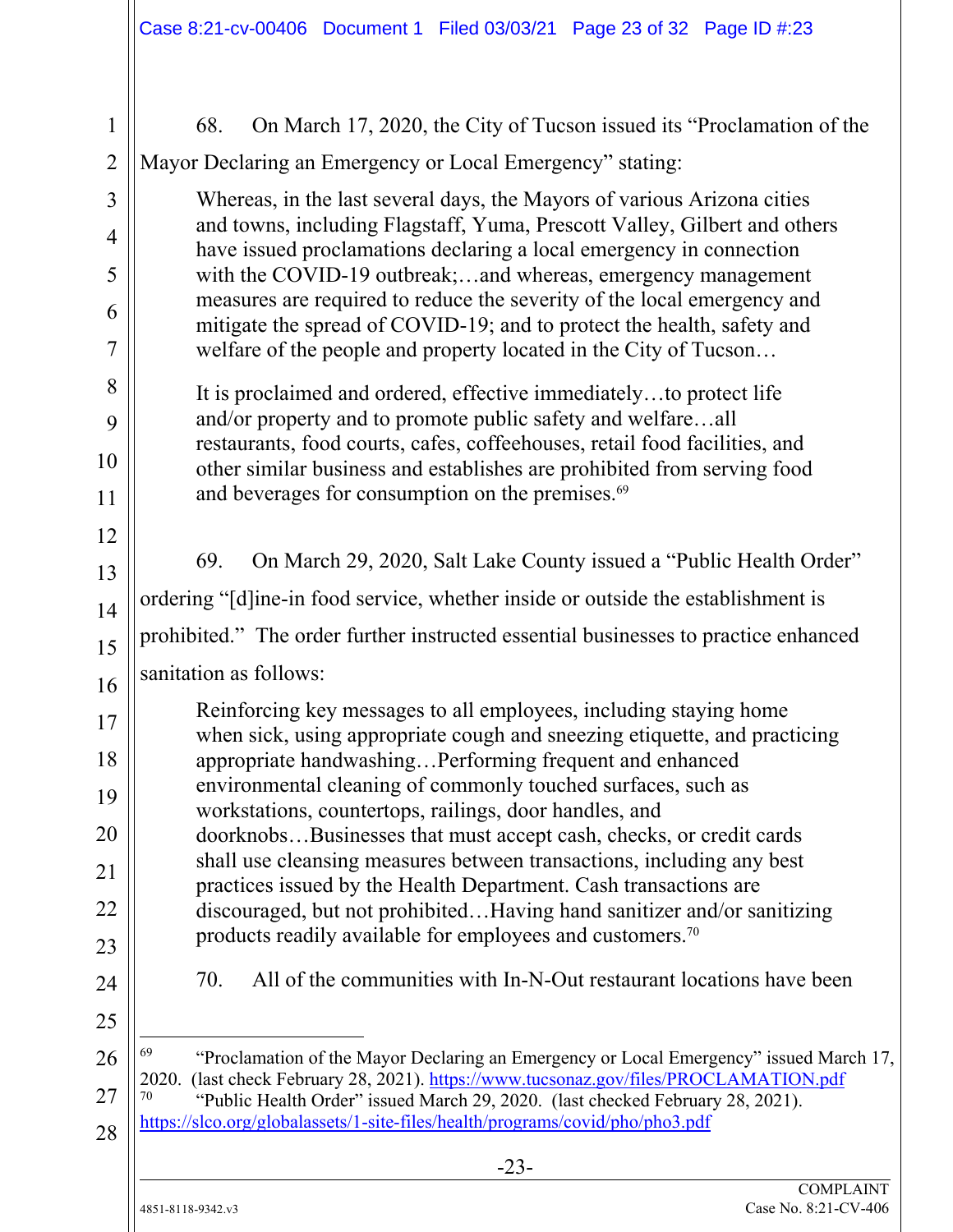subject to some form of commercial restriction, including complete closure of dining rooms, with varying degrees of severity ever since the COVID-19 pandemic began.

1

2

3

4

5

6

7

8

9

71. As a result of the COVID-19 pandemic, the loss of or damage to property caused by the novel coronavirus, and in compliance with government guidance and orders, In-N-Out was forced to close all of its restaurant dining rooms. Government agencies have permitted reopening of dining rooms in phases, sometimes reversing that phasing in the face of a spike in infections. This phasing varies by specific jurisdiction and there remains no indication of when In-N-Out restaurants will be fully functioning as they did before the pandemic.

10 11 12 13 14 15 16 17 72. In-N-Out has suffered and continues to suffer significant losses from the closures of its dining rooms and related losses from the COVID-19 pandemic. The presence of virus and individuals infected with the novel coronavirus and COVID-19 creates a distinct, demonstrable, physical alteration to In-N-Out's covered properties. This presence has at all times during the pandemic been a physical intrusion that compromises the physical integrity of In-N-Out's properties. This direct physical loss has made the covered properties uninhabitable, inaccessible, and dangerous to use for their intended purpose.

# **D. The 2019/2020 and 2020/2021 Zurich Edge™ "All Risk" Commercial Property Policy**

73. Zurich sold In-N-Out the Policy in exchange for a very substantial premium. The Policy provides coverage for property losses, for business interruption losses ("Time Element" per the policy language), and other losses. The Policy limit is \$250 million per occurrence, which is subject to deductibles, sublimits, and other conditions described in relevant part below.

25 26 27 28 74. The Policy contains sublimits for many losses, but other losses are simply subject to the full \$250 million Policy limit, which applies to the 2019/2020 Policy Period and then again to the 2020/2021 Policy Period. For example, the Policy has no sublimit for Time Element (business interruption) meaning the full \$250 million in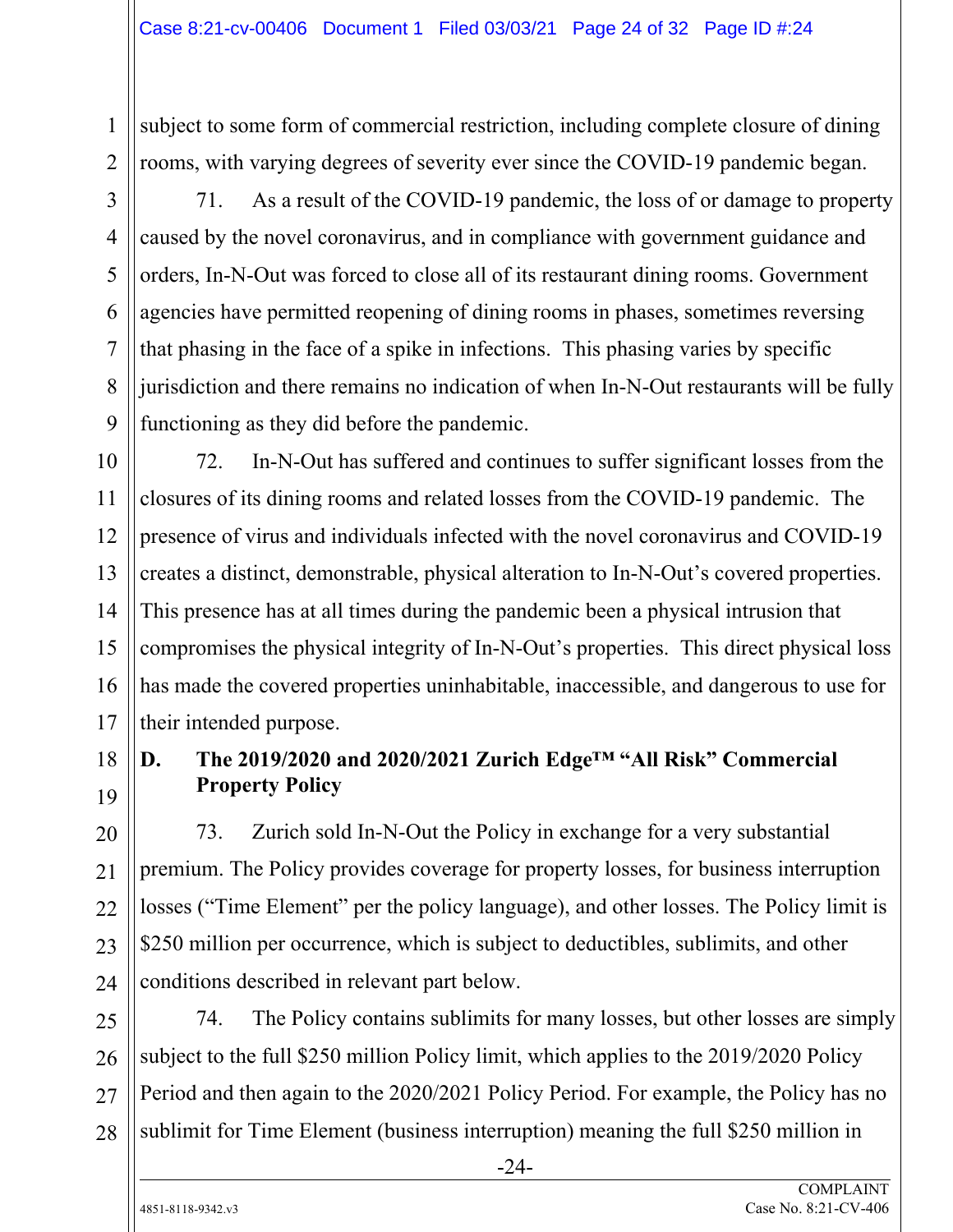coverage is available for each Policy Period per occurrence. As other examples, the Policy limits coverage to \$75 million for earth movement, \$2 million for fine arts, \$5 million per location for Contingent Time Element, and \$1 million for losses from ammonia contamination. The Policy also contains some time limits on coverage. For example, coverage for gross earnings (part of Time Element) is limited to 24 months. Civil or Military Authority is limited \$2.5 million per property and a 90-day time frame.

75. The insuring clause in the 162-page Policy provides in relevant part that the Policy "[i]nsures against direct physical loss of or damage caused by a **Covered Cause of Loss** to Covered Property, at an Insured Location. . ." The term "**Covered Cause of Loss**" is defined as "[a]ll risks of direct physical loss of or damage from any cause unless excluded."

76. In several distinct ways, the Policy explicitly recognizes that contamination of property constitutes "direct physical loss of or damage" to property:

> a. First, the Policy contains a sublimit of \$1 million for ammonia contamination.

b. Second, the Policy extends coverage to radioactive contamination. c. Third, the Policy contains an exclusion removing certain types of contamination from coverage while leaving other types of contamination as covered. In the base Policy form, Zurich defined "Contamination" to include "pathogen or pathogenic organism, bacteria, virus, disease causing or illness causing agent. . ." The base Policy form also defined "Contaminant" to include ammonia. But through an endorsement that was issued at the inception of coverage, the terms "contamination" and "contaminant" were redefined in relevant part to delete pathogen or pathogenic organism, bacteria, virus and disease-causing illness or agent and ammonia from the exclusion.

1

2

3

4

5

6

7

8

9

10

11

12

13

14

15

16

17

18

19

20

21

22

23

24

25

26

27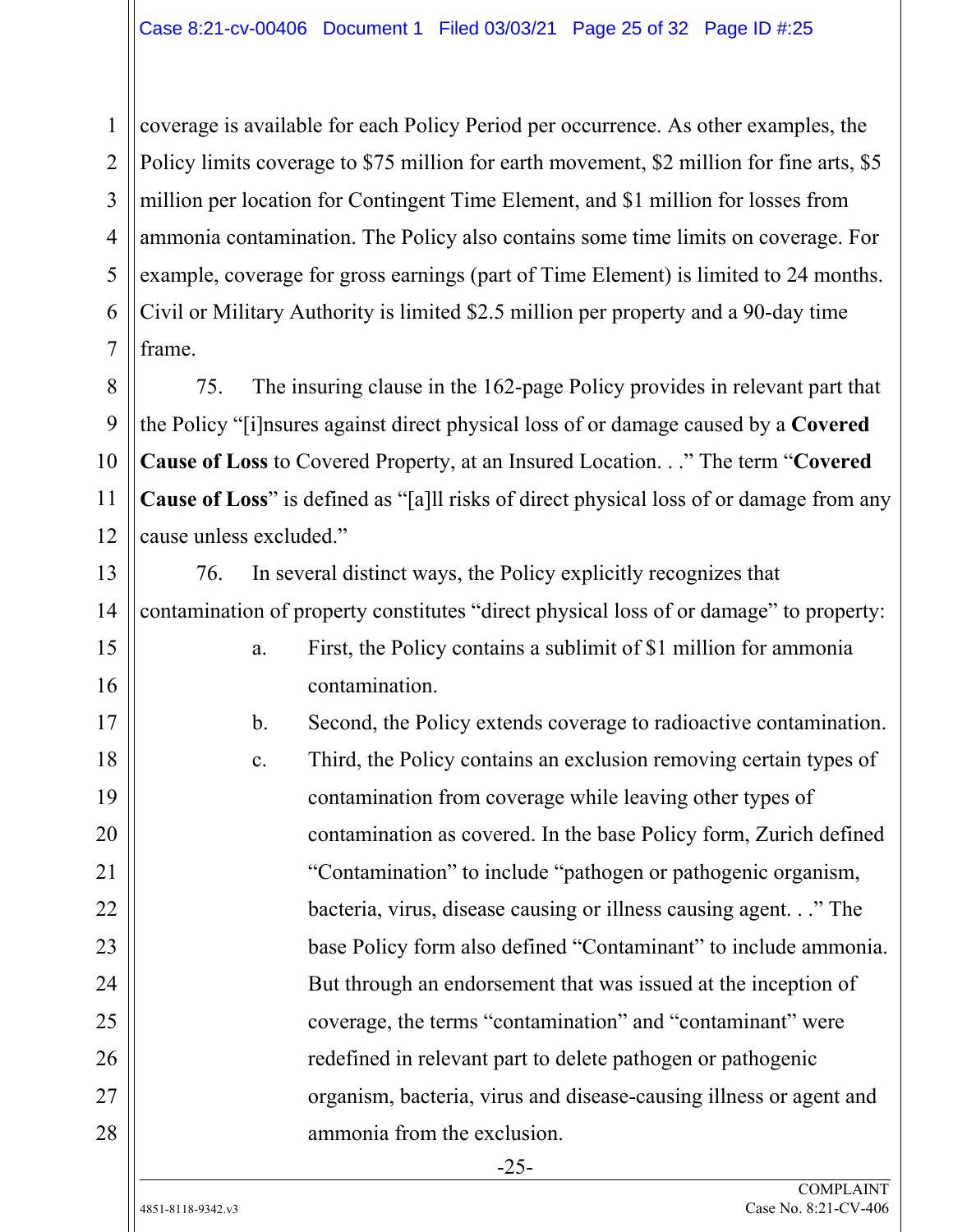77. As noted above, Zurich deleted the exclusion for ammonia contamination, and applied a \$1 million sublimit to that loss only. With respect to pathogen or pathogenic organism, bacteria, virus and disease-causing illness or agent, the Policy does not apply a sublimit, meaning the entire \$250 million limit is available for each Policy Period.

78. The Policy covers In-N-Out's Time Element losses up to \$250 million for each Policy Period, subject to the applicable deductible, based on the novel coronavirus and direct physical loss of or damage to property.

79. The novel coronavirus has caused "direct physical loss of or damage to" In-N-Out property insured under the Policy.

80. The Policy contains deductibles of \$200,000 for Time Element per occurrence. The Policy contains a deductible of \$200,000 for Contingent Time Element per location. The Policy contains other deductibles for specific properties and circumstances.

81. The Policy contains a section entitled "Time Element Coverages" which insures In-N-Out's gross earnings. Within that section, coverage is extended for "Extra Expense" which covers the cost to resume normal business operations with a \$10 million limit.

82. The Policy also contains what are described as "Special Coverages." These include items such as "Civil or Military Authority," "Contingent Time Element," "Decontamination Costs," "Ingress/Egress," and many others.

83. "Civil or Military Authority" coverage insures the Time Element Loss (gross earnings) resulting from "the necessary **Suspension** of the **Insured's** business activities at an Insured Location if the Suspension is caused by order of civil or military authority that prohibits access to the Location. That order must result from a civil authority's response to direct physical loss of or damage caused by a Covered Cause of Loss to property not owned, occupied, leased or rented by the insured" and within one mile of an insured location. As alleged above, state and local governments

-26-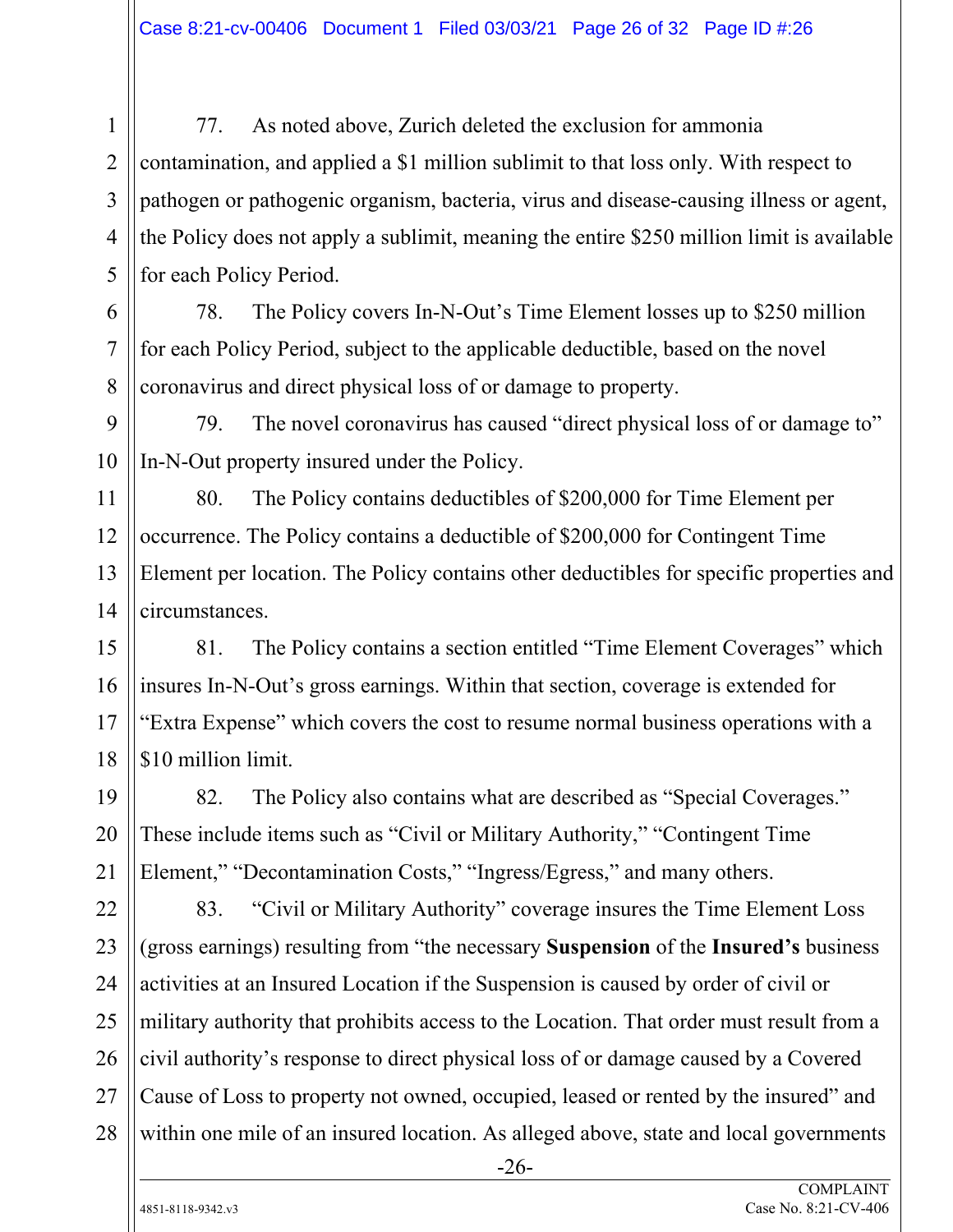issued orders closing In-N-Out's dining rooms in order to control spread of the virus and specifically because the virus is causing property loss or damage everywhere, including many places within one mile of In-N-Out locations. As a result of those civil orders, In-N-Out has suffered loss insured under the Policy.

16 84. "Contingent Time Element" coverage covers the gross earning loss "directly resulting from the necessary **Suspension** of the Insured's business activities at an Insured Location if the **Suspension** results from the direct physical loss of or damage caused by [any non-excluded cause] to Property. . . at **Direct Dependent Time Element Locations**, **Indirect Dependent Time Element Locations**, and **Attraction Properties** located worldwide . . ." Attraction Properties are defined as properties that attract customers to the insured's business. In plain English, the Policy provides coverage for In-N-Out's losses if certain types of neighboring properties suffer property loss or damage of the type not excluded under the Policy. For example, In-N-Out operates stores near numerous universities and is highly popular with students. The closure of classes at UCLA, UC Irvine and elsewhere by reason of the coronavirus has resulted in covered loss of business for In-N-Out.

85. "Decontamination Costs" are covered to the sublimit where a law or ordinance regulating contamination results in increased cost of decontamination.

19 20 21 22 23 86. The insuring clause covers "loss of or damage to property," with the word "or" signifying that those are two different concepts. There is no requirement that the loss of property be permanent or complete. Here, In-N-Out is suffering both a "loss of" its dining rooms, *and* property damage based on the scientific studies quoted above.

24 25 26 27 28 87. Beginning with its introduction in 2008, Zurich marketed its Edge Policy form as offering uniquely "broader coverage and greater flexibility." Zurich's CEO made this announcement and lauded the clarity of the form. Zurich knew it was selling an insurance product that did not exclude loss from virus, which is demonstrated by its regulatory filings. In December of 2019, just before the novel coronavirus was

-27-

1

2

3

4

5

6

7

8

9

10

11

12

13

14

15

17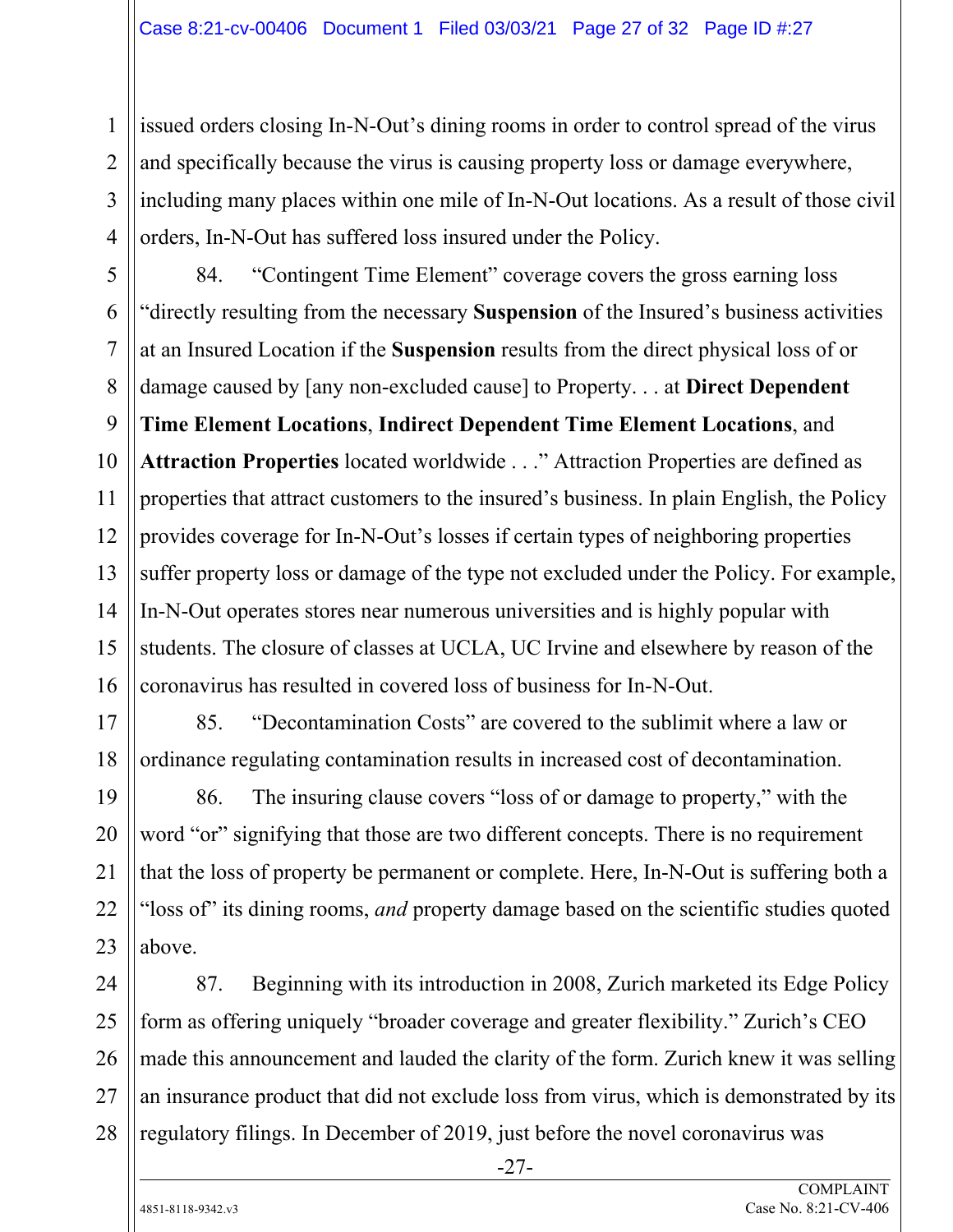discovered, Zurich filed a regulatory request to modify its Policy language. Buried in the edits, and without reference to the significance of the change, Zurich's filing sought to add back an exclusion for virus, which it sought to have take effect in July 2020. Recognizing that the endorsement adding back coverage for virus, pathogen and other losses applies to cover losses in all 50 states regardless of location, in 2020 but after the In-N-Out 2020/2021 policy issued, Zurich further amended the endorsement to limit its application to one state only.

8

1

2

3

4

5

6

7

9

10

11

12

15

16

17

18

19

20

21

22

#### **E. In-N-Out's Losses**

88. A large percentage of In-N-Out's business derives from on-site dining in its dining rooms and via walk-up sales for its outside eating areas. Since mid-March, those dining rooms have been closed resulting in a substantial Time Element loss of the Company's "gross earnings" as insured under the Policy.

13 14 89. In-N-Out has incurred and will incur "Decontamination Costs" under the Policy.

90. While potentially and at least partially overlapping with its Time Element Loss, the gross earnings loss as covered under the Policy is also resulting as Contingent Time Element Loss given the closure of nearby properties, and Civil Authority loss as a result of Civil Orders as alleged above.

91. As the nation continues working toward a path forward to reopening business, In-N-Out expects that it will incur Extra Expense as insured under the Policy. In-N-Out also expects that with the calculation of its full losses when better known, additional coverages under the Policy may be applicable.

23

24

25

26

27

## **F. Zurich's Denial of Claim**

28 92. On January 28, 2021, counsel for In-N-Out gave counsel for Zurich notice of the claim for the 2020/2021 policy period. In doing so, Zurich was informed that In-N-Out had opened 8 stores since the prior policy period, confirmed that the presence of the virus had exploded far beyond what it knew in May 2020 when it filed Action 1, that nearly 5,000 In-N-Out associates and 100% of its locations had

-28-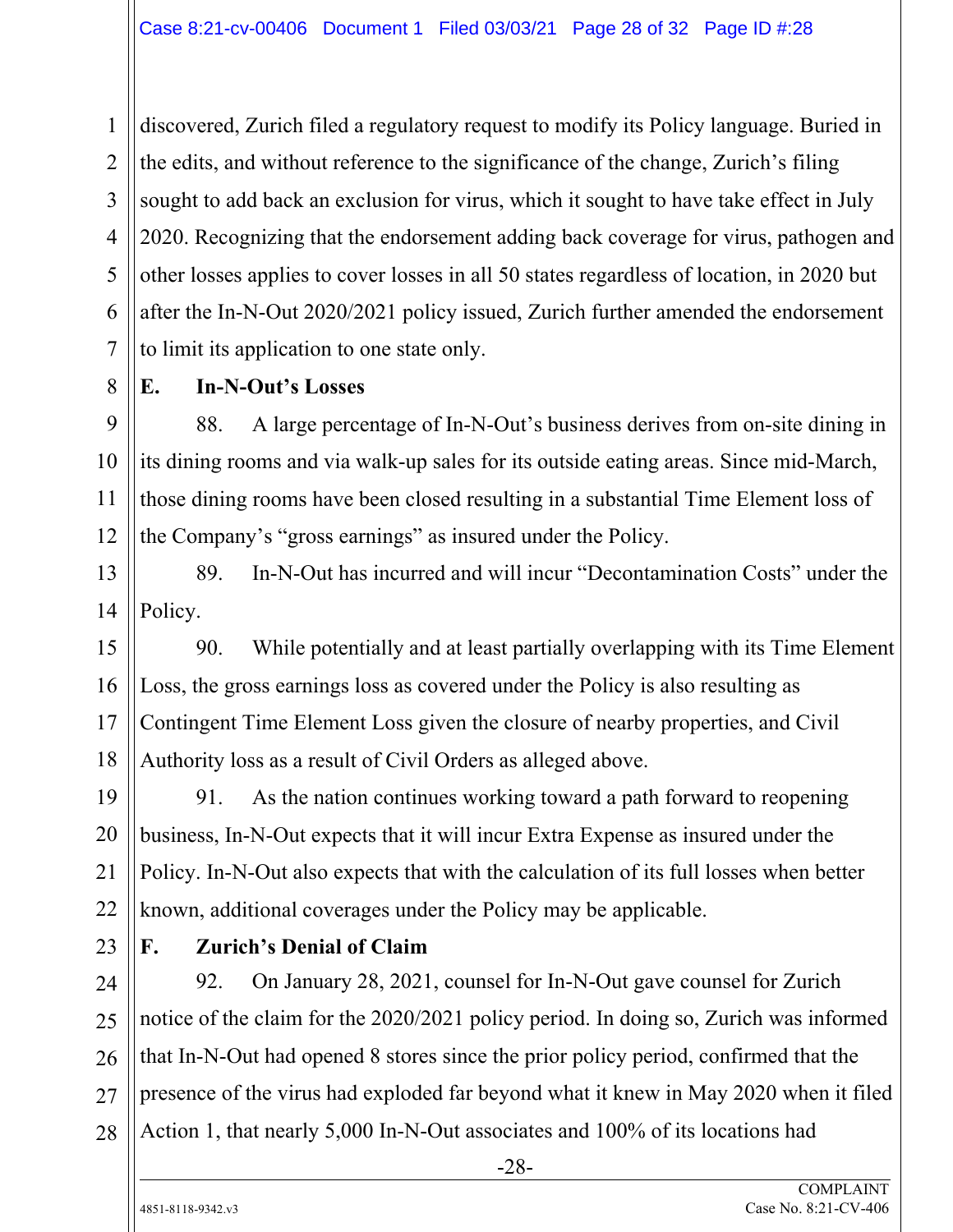1 2 3 4 5 6 7 8 9 10 11 12 13 confirmed cases, and that there had been several coronavirus-caused deaths among its associate population. Despite knowing these facts, Zurich maintained its position that coverage was not available for the new stores, based on the expanded infection at all In-N-Out stores, or based upon the Covid-19 variants now circulating and damaging people and property. On or about February 5, 2021, In-N-Out gave additional written notice via its broker to Zurich of its novel coronavirus loss for the 2020/2021 Policy Period. Zurich acknowledged receipt via a form response. On February 8, Zurich provided a letter via its counsel denying the possibility of coverage regardless of the new facts and policy period. Zurich maintains its refusal to acknowledge any coverage despite court orders specifically finding that Zurich owes coverage in other Covid-19 lawsuits, and other court orders in California specifically rejecting Zurich's pleading challenges made on the same bases it argues here.

#### **FIRST CLAIM FOR RELIEF**

#### **(Breach of Contract**

93. Plaintiff incorporates the above Paragraphs by reference.

94. In-N-Out purchased insurance coverage as alleged above, and fully performed all of its obligations under that contract. In-N-Out timely submitted a claim as alleged above.

19 20 95. Zurich denied coverage for the 2020/2021 Policy Period as alleged above, thereby breaching the contract.

21 22 23 96. As a result of Zurich's breach, In-N-Out has suffered and continues to suffer significant monetary damages in an amount to be proven at trial, but which it believes exceeds \$100 million.

24

14

15

16

17

18

# 25

#### **(Breach of the Covenant of Good Faith and Fair Dealing)**

**SECOND CLAIM FOR RELIEF** 

26 27 28 97. An implied covenant of good faith and fair dealing exists in every insurance contract in California and arose here as a result of Zurich's sale of the Policy to In-N-Out. Zurich's duty of good faith and fair dealing obligated Zurich to

-29-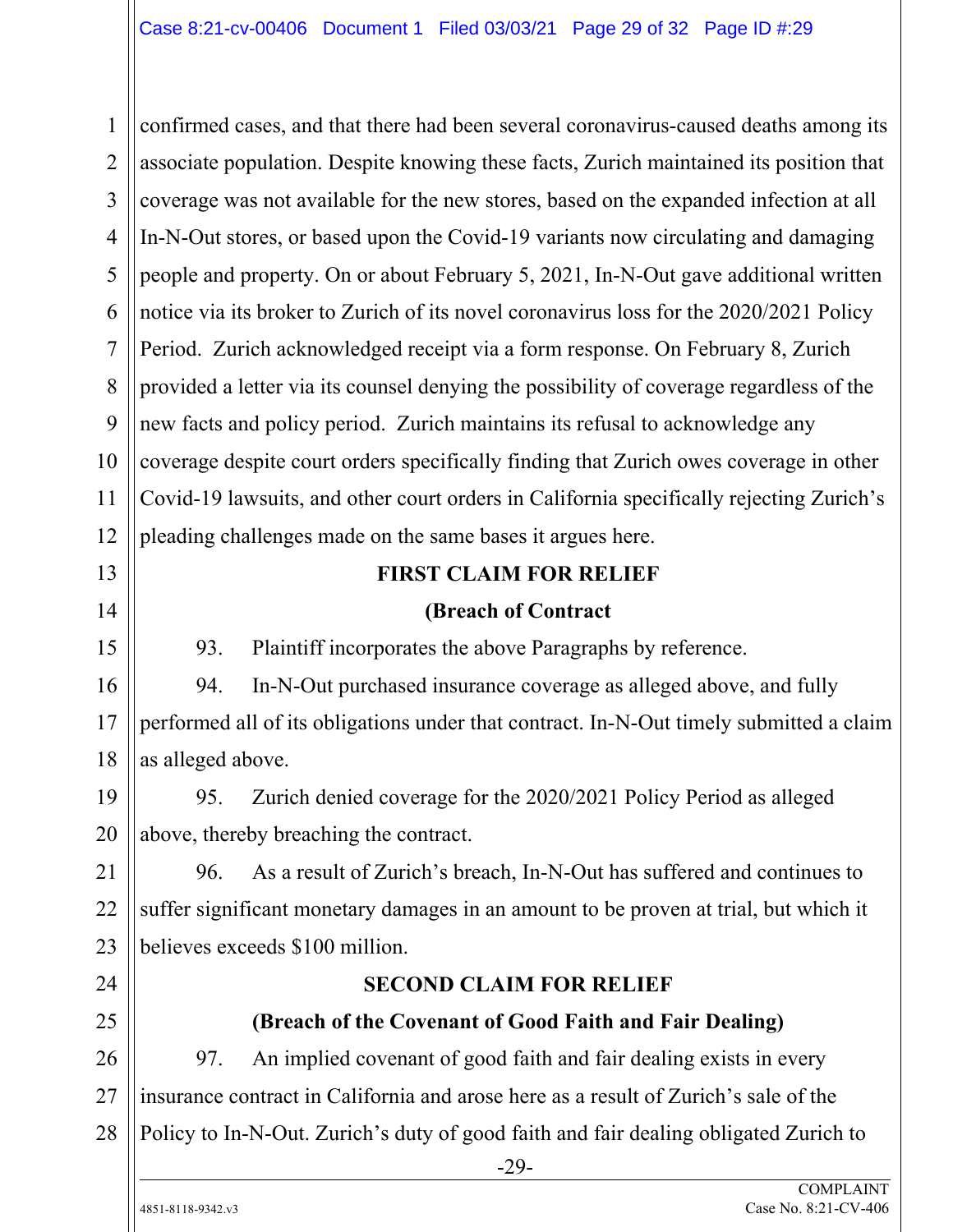1 2 3 4 5 6 7 8 consider In-N-Out's interests at least equal to its own interest; to full advise In-N-Out of all of its rights under the Policy and under the law with regards to claims arising thereunder; to acknowledge and act reasonably promptly upon communications with respect to claims arising under the Policy; to adopt and implement reasonable standards for the prompt investigation and processing of claims arising under the Policy; to promptly affirm or deny coverage of claims within a reasonable period of time after presentation of a claim; and to avoid unreasonably withholding or delaying payment of any benefits owed under the Policy.

98. Zurich breached its implied covenant of good faith and fair dealing owed to In-N-Out by, among other things, engaging in the following:

| 11 | a. | Knowingly and intentionally failing to promptly and thoroughly        |
|----|----|-----------------------------------------------------------------------|
| 12 |    | investigate all possible bases to support In-N-Out's claim for        |
| 13 |    | coverage under the Policy; including a refusal to inquire as to the   |
| 14 |    | new In-N-Out locations; a refusal to inquire as to the specifics of   |
| 15 |    | the more than 4,700 positive diagnoses of In-N-Out associates; a      |
| 16 |    | failure to demonstrate that it considered the actual policy language; |
| 17 |    | ignoring its own website postings confirming how the novel            |
| 18 |    | coronavirus survives for days on surfaces and in the air in enclosed  |
| 19 |    | spaces;                                                               |
| 20 | b. | Intentionally placing Zurich's interest in saving money ahead of its  |

b. Intentionally placing Zurich's interest in saving money ahead of its insured's interests in obtaining benefits which In-N-Out is rightfully entitled to under the Policy;

c. Misrepresenting the terms of coverage in that Zurich added a virus exclusion into its policy form after the existence of the novel coronavirus became known;

d. Misrepresenting the terms of coverage in that in 2020 Zurich created policy language seeking to limit coverage for virus on a geographic basis when virus coverage had previously not been

9

10

21

22

23

24

25

26

27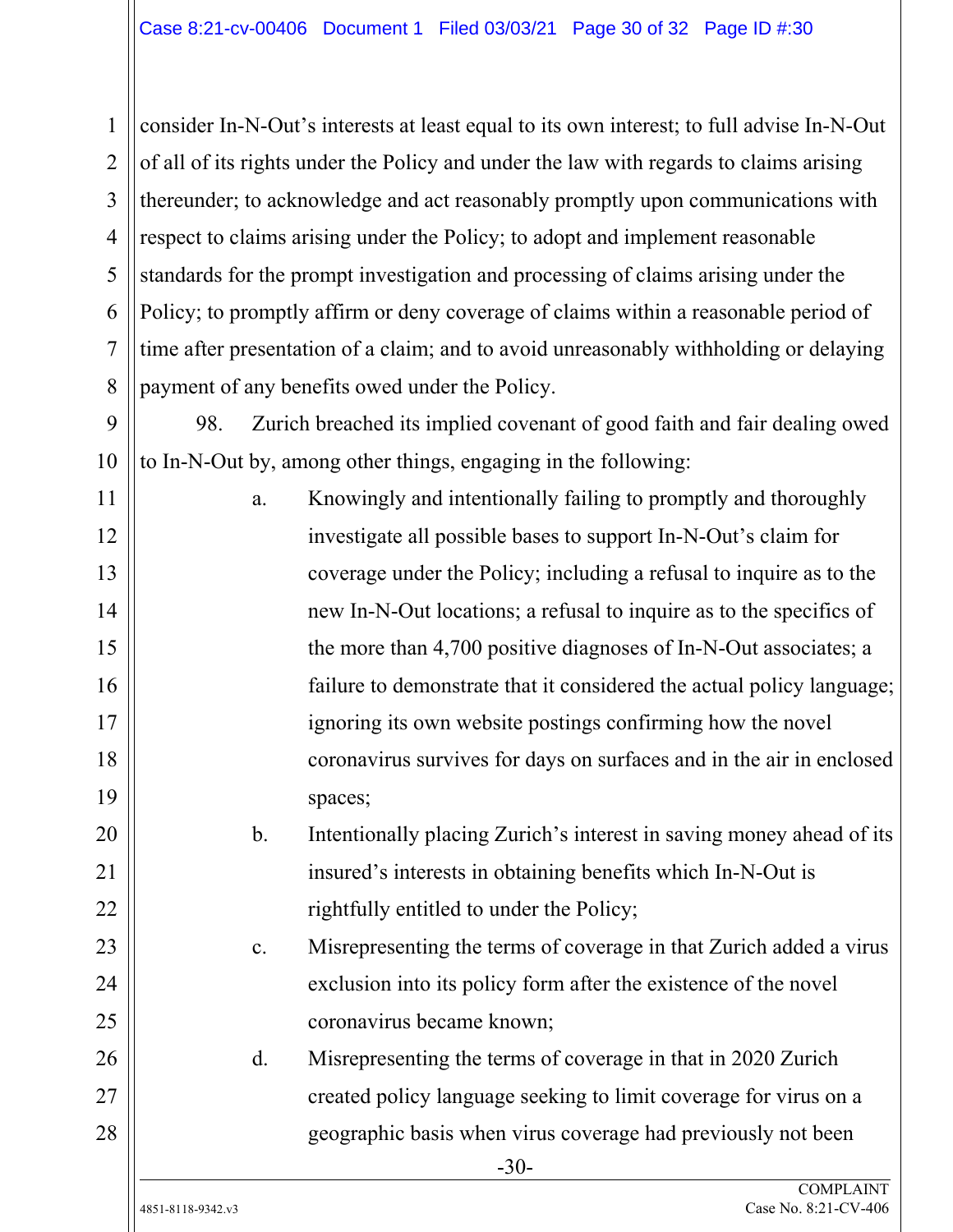|                |                                                                                  | Case 8:21-cv-00406 Document 1 Filed 03/03/21 Page 31 of 32 Page ID #:31              |  |  |  |
|----------------|----------------------------------------------------------------------------------|--------------------------------------------------------------------------------------|--|--|--|
| 1              |                                                                                  | limited by location;                                                                 |  |  |  |
| $\overline{2}$ | Wrongfully denying In-N-Out's coverage forcing In-N-Out to file<br>e.            |                                                                                      |  |  |  |
| 3              | this litigation and incur expense in order to obtain the coverage it is          |                                                                                      |  |  |  |
| $\overline{4}$ | entitled to.                                                                     |                                                                                      |  |  |  |
| 5              | <b>THIRD CLAIM FOR RELIEF</b>                                                    |                                                                                      |  |  |  |
| 6              | (Declaratory Relief)                                                             |                                                                                      |  |  |  |
| 7              | 99.                                                                              | Plaintiff incorporates the above Paragraphs by reference.                            |  |  |  |
| 8              | 100.                                                                             | An actual controversy exists between the parties within the meaning of               |  |  |  |
| 9              |                                                                                  | California Code of Civil Procedure Section 1060.                                     |  |  |  |
| 10             |                                                                                  | 101. As such, this Court has the authority to issue a declaratory judgment           |  |  |  |
| 11             |                                                                                  | concerning the respective rights and duties of In-N-Out and Zurich under the Policy. |  |  |  |
| 12             | 102. In-N-Out is entitled the declaratory relief establishing that the losses it |                                                                                      |  |  |  |
| 13             |                                                                                  | has suffered are covered by the Policy.                                              |  |  |  |
| 14             | V.                                                                               | <b>PRAYER FOR RELIEF</b>                                                             |  |  |  |
| 15             |                                                                                  | WHEREFORE, In-N-Out prays for judgment as follows:                                   |  |  |  |
| 16             | 1.                                                                               | On the First Claim for Breach of Contract:                                           |  |  |  |
| 17<br>18       |                                                                                  | (a)<br>For damages in an amount up to the Policy limit less a proper<br>deductible.  |  |  |  |
| 19             | 2.                                                                               | On the Second Claim for Breach of the Covenant of Good Faith and Fair                |  |  |  |
| 20             | Dealing:                                                                         |                                                                                      |  |  |  |
| 21<br>22       |                                                                                  | For damages in an amount up to the Policy limit less a proper<br>(a)<br>deductible;  |  |  |  |
| 23             |                                                                                  | For attorneys' fees and costs incurred by reason of forcing In-N-<br>(b)             |  |  |  |
| 24             |                                                                                  | Out to litigate in order to obtain the benefits of the insurance it                  |  |  |  |
| 25             |                                                                                  | purchased.                                                                           |  |  |  |
| 26             | 3.                                                                               | Third Claim for Relief for Declaratory Relief:                                       |  |  |  |
| 27             |                                                                                  | That this Court declare the rights, obligations and liabilities of the<br>(a)        |  |  |  |
| 28             | parties herein and specifically declare, as In-N-Out contends, that<br>$-31-$    |                                                                                      |  |  |  |
|                | 4851-8118-9342.v3                                                                | <b>COMPLAINT</b><br>Case No. 8:21-CV-406                                             |  |  |  |